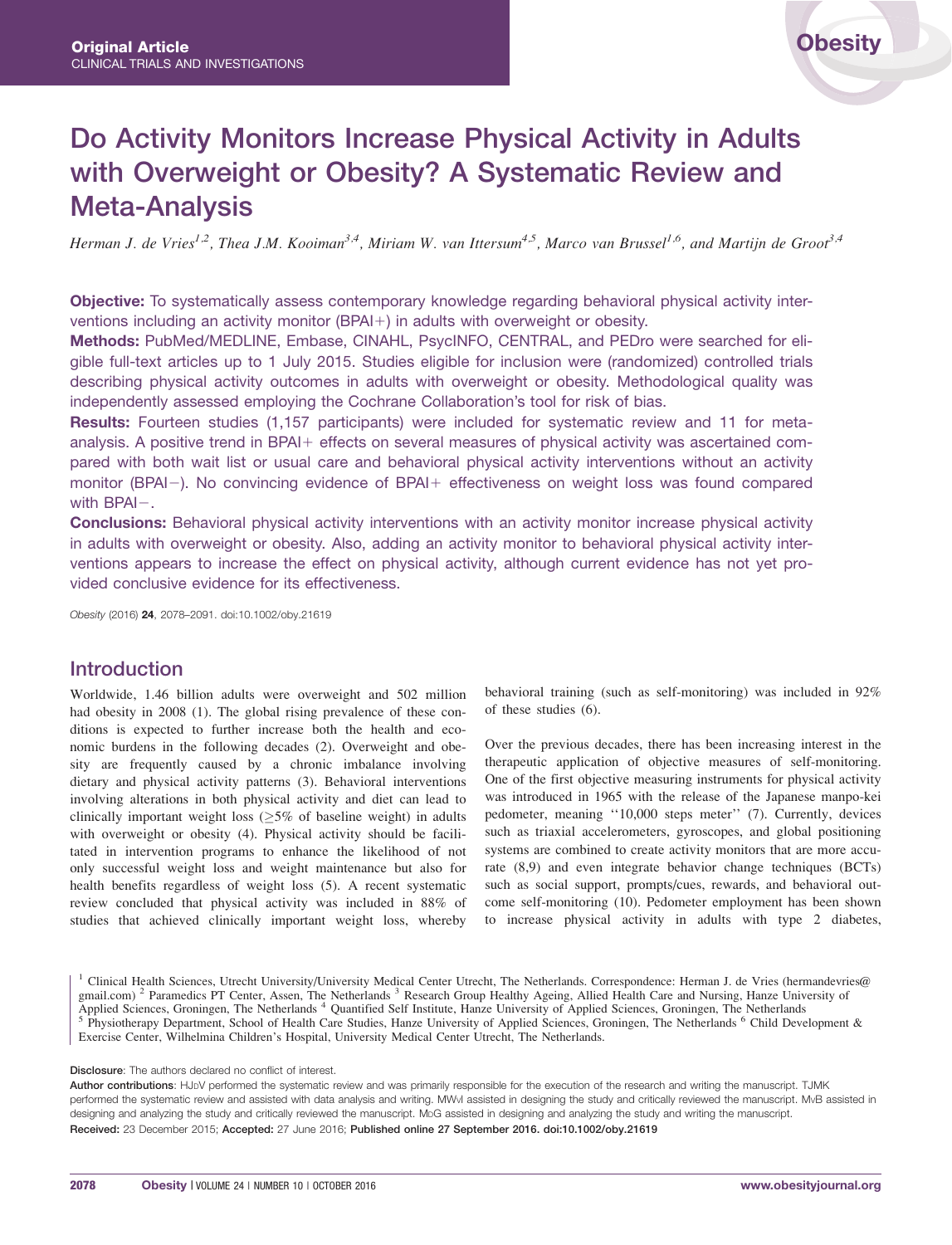#### Original Article Obesity CLINICAL TRIALS AND INVESTIGATIONS

musculoskeletal diseases, and several other outpatient populations (11-14). Furthermore, pedometer-based walking interventions have assisted in achieving moderate weight loss in adults (11,13,15). Although a recent meta-analysis regarding the effects of activity monitors indicated positive outcomes on physical activity, HbA1c, systolic blood pressure, and body mass index (BMI) in patients with type 2 diabetes (16), no systematic review regarding the effects of activity monitor-based interventions on physical activity in adults with overweight or obesity is yet available. Therefore, the aim of this systematic review was twofold. The first aim was to establish whether receiving a behavioral physical activity intervention with an activity monitor  $(BPAI+)$  increases physical activity in adults with overweight or obesity compared with both wait list and usual care (WL/UC). The rationale was to determine whether offering a  $BPAI+$  has clinical relevance when increasing physical activity is targeted. The second aim is to establish the added value of activity monitoring in existing interventions on increment of physical activity. Therefore, BPAI+ was compared with behavioral physical activity interventions without an activity monitor (BPAI-). Additionally, the BPAI $+$  effect on body weight compared with BPAI $-$  will be examined.

# **Methods**

The protocol for this systematic review and meta-analysis was based on the PRISMA-P statement (17) and registered at PROSPERO (CRD42015024086) (18). The review was executed according to the Cochrane Handbook for Systematic Reviews of Interventions (19) following the PRISMA statement (20).

#### Search strategy

Electronic databases were searched using the sensitivity-maximizing version of the Cochrane Search Strategy to filter for randomized controlled trials and controlled clinical trials (19). MEDLINE, Embase, CINAHL, PsycINFO, CENTRAL, and PEDro were searched for eligible articles published before 1 July 2015. The employed MeSH terms and keywords included overweight, obesity, accelerometry, actigraphy, physical activity, exercise, and energy expenditure. Furthermore, a reference tracking strategy was performed by searching the reference lists and citations of included articles in Web of Science and Scopus. The complete search strategy can be found in the protocol (18).

#### Study selection

Articles were eligible for inclusion if (a) they had a randomized controlled trial or controlled clinical trial design; (b) the majority of the participants were human adults with overweight or obesity (mean baseline BMI  $\geq$ 27.0 kg/m<sup>2</sup> for Caucasians or  $\geq$ 25.0 kg/m<sup>2</sup> for Asians); (c) the intervention included the application of activity monitors; (d) the control group was on a wait list, received usual care, or were provided with a similar physical activity intervention as that of the intervention group but without activity monitor feedback; (e) physical activity changes for both intervention and control groups were described; and (f) the full text of the article was available in English. Articles were excluded if (g) the document was a conference abstract, research letter, editorial note, or commentary; (h) the intervention included non-spontaneous physical activity or a workplace environment modification; (i) participants were primarily older adults (mean age  $\geq 60$  years) or pregnant women; (j)

participants were possibly limited in the ability to modify physical activity due to serious comorbidity caused by a chronic disease or its treatment; or  $(k)$  the intervention period was  $\langle 2 \rangle$  weeks.

Two independent content area experts (HJDV and TJMK) screened potentially eligible articles for inclusion based on titles and abstracts. Full-text articles were subsequently screened for final inclusion. Differences in appraisal were resolved by reaching consensus. The strength of inter-rater agreement was measured by Cohen's coefficient (19).

## Methodological quality (risk of bias)

The risk of bias was scored by two independent reviewers (HJDV and TJMK) using the Cochrane Collaboration's tool (19). This tool reviews the random sequence generation, allocation concealment, blinding of participants and personnel, blinding of outcome assessment, incomplete outcome data, selective reporting, and other biases. Since the blinding of participants is practically infeasible in a selfmonitoring intervention, this was not assessed and blinding of personnel was scored separately. Discrepancies between the raters were resolved in a consensus meeting. The strength of inter-rater agreement was measured by Cohen's coefficient (19).

## Synthesis of results

Data extraction was performed by the reviewers utilizing a standard extraction form. Extracted data from the articles included: (a) first author, publication year, and study location, (b) participants age and BMI; (c) intervention characteristics; (d) outcome measures; and (e) study results. When multiple  $(\geq 2)$  studies compared analogous groups and reported the same outcome measures, results were pooled in RevMan 5.3 software for random-effects meta-analysis using the Inverse Variance method. For statistical pooling, extracted data from intention-to-treat analyses was preferred over completer analyses and data measured by an objective instrument was favored over data from subjective instruments.

# **Results**

#### Study selection

The search strategy identified 1,645 articles, of which 14 full-text articles (including 1,157 participants) that satisfied the inclusion criteria were identified and reviewed (21-34). Selection agreement between the reviewers was excellent ( $\kappa = 0.75$ ) (19). A flowchart of the study selection process is depicted in Figure 1. Seven studies compared patients receiving BPAI+ with WL/UC  $(21-24,28,31,33)$ , and seven different studies compared patients receiving BPAI+ with patients receiving  $BPAI - (25-27,29,30,32,34)$ . Five studies comparing patients receiving BPAI+ with WL/UC used an objective measure to determine physical activity outcomes (21-23,31,33), and two used a selfadministered questionnaire (24,28). Additionally, four studies comparing patients receiving  $BPAI+$  with  $BPAI-$  used an objective physical activity measure (25-27,34) while three employed a questionnaire (29,30,32). Data from 11 studies (21-26,28-30,33,34) were pooled for meta-analysis including: steps per day, total moderate to vigorous physical activity (MVPA) minutes per time unit, walking METminutes per week, physical activity kilocalories per week, weight change in kilograms, relative weight change, and BMI change outcomes. No major adverse events related to the interventions were reported. Four studies executed a gender-specific intervention (23-26). All of the individual study characteristics can be found in Table 1.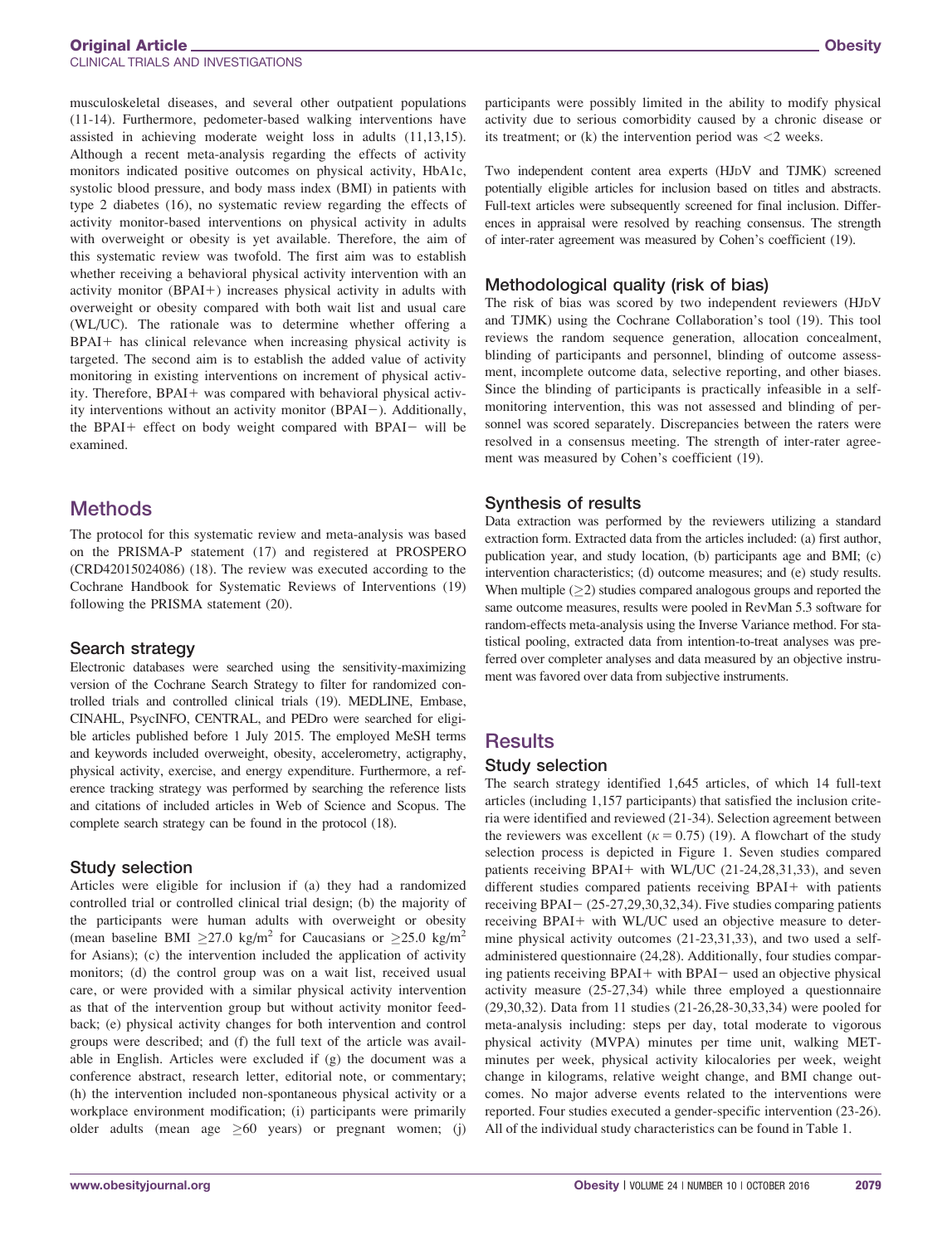

#### Methodological quality (risk of bias)

The agreement between the reviewers in the risk of bias assessment was fair  $(k = 0.52)$  (19), however, consensus was reached. Among the 14 included studies, several increased risks of bias were assessed. One study (24) used a nonrandom component in the sequence generation process by randomizing work crews instead of individual participants (cluster randomized trial). It is unclear in seven studies (25,26,29,30,32-34) if random sequence generation was used and in 10 studies (22,24-30,33,34) whether allocation concealment was applied. Blinding of intervention personnel was absent in seven studies (21,22,24,27,30,31,33) and unclear in three studies (29,32,34). Blinding of outcome assessment was absent in one study (26) and unclear in seven studies (22,24,25,29,30,32,34). Three studies had a high risk of attrition bias due to incomplete outcome data (22,29,32) while the risk of attrition bias was unclear in two studies (30,34). Two studies had a high risk of reporting bias due to selective reporting (31,34). Another high risk of bias was introduced by two studies which allowed control group participants to register their own weekly step totals (25,26). Lastly, an unclear risk of bias may have been introduced by a study that removed outliers without being able to verify if the data was erroneous (31) and a study with a

significant between-group age differences at baseline (34). The distribution of the risks of bias is graphically depicted in Figure 2.

## Synthesis of results

 $BPAI+versus WL/UC.$  A meta-analysis using the standardized mean difference (SMD) for steps per day was performed on four studies  $(21-23,33)$  comparing BPAI+ with WL/UC (Figure 3A). One study (23) that compared two relevant intervention groups to wait-list controls was entered twice. Another study that described a nonsignificant ( $P = 0.167$ ) positive effect on steps per day could not be included, as steps per day outcomes were only graphically displayed (31). A significant ( $P < 0.00001$ ) positive (SMD 0.90, 95% CI 0.61-1.19) intervention effect estimate with moderate (35)  $(I^2 = 49\%)$  but not significant (P = 0.10) heterogeneity was found. A meta-analysis using the SMD for total MVPA minutes per time unit was performed on three studies  $(22,24,28)$  comparing BPAI+ with WL/UC (Figure 3B). A significant ( $P = 0.01$ ) positive (SMD 0.50, 95% CI 0.11-0.88) intervention effect estimate with substantial (35)  $(I^2 = 74\%)$  and significant (P = 0.02) heterogeneity was found.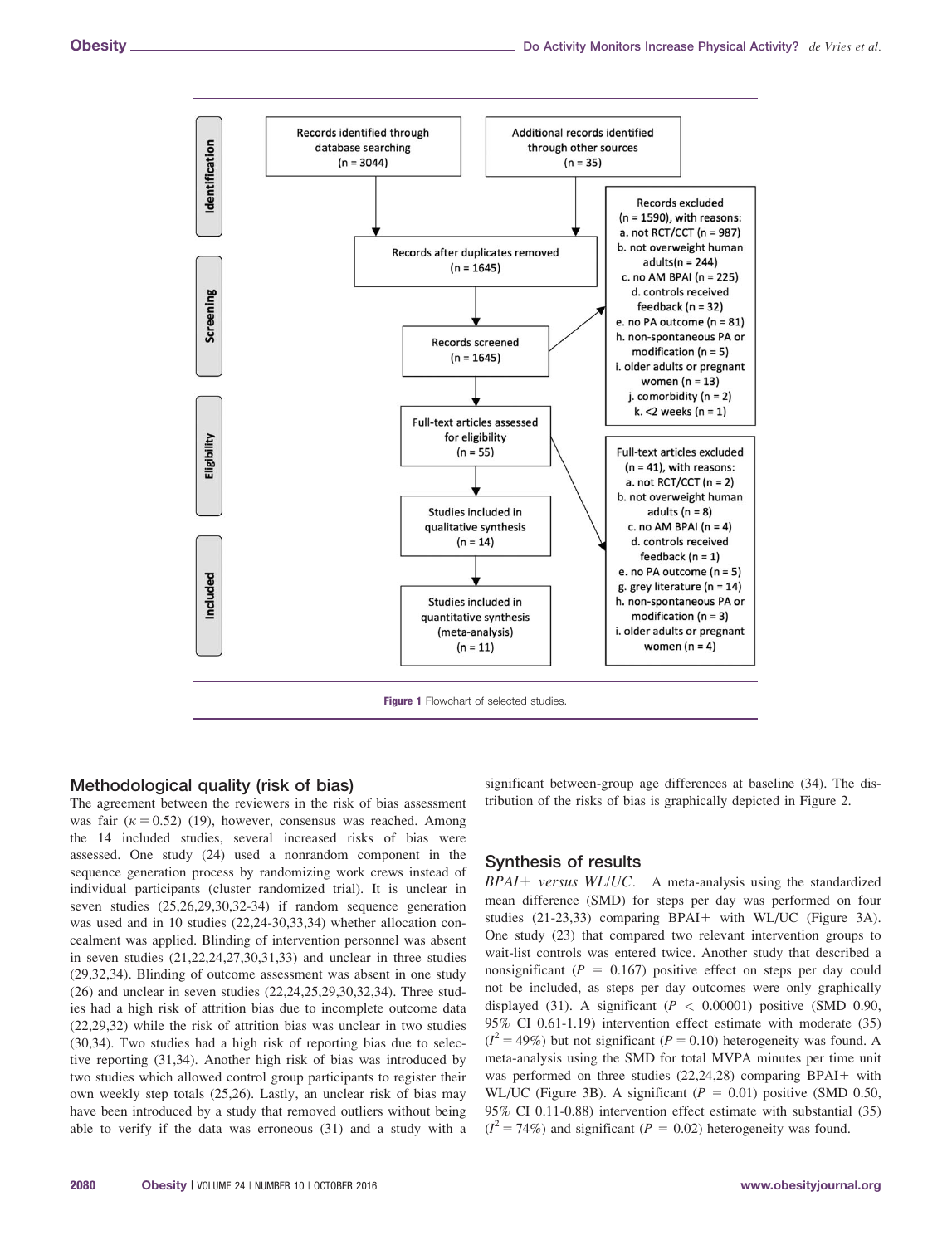|                                  | TABLE 1 Characteristics of included studies, divided by                                                                                                                                                                                                                                                                | comparison (BPAI + vs. WL/UC and vs. BPAI-)                                                                                                                                                      |                                                                                                                                                                                                                                                                                                                                                                                                                                                                                   |                                                                                                                                                                                                                                                                                                                                                                                                |
|----------------------------------|------------------------------------------------------------------------------------------------------------------------------------------------------------------------------------------------------------------------------------------------------------------------------------------------------------------------|--------------------------------------------------------------------------------------------------------------------------------------------------------------------------------------------------|-----------------------------------------------------------------------------------------------------------------------------------------------------------------------------------------------------------------------------------------------------------------------------------------------------------------------------------------------------------------------------------------------------------------------------------------------------------------------------------|------------------------------------------------------------------------------------------------------------------------------------------------------------------------------------------------------------------------------------------------------------------------------------------------------------------------------------------------------------------------------------------------|
| Study                            | $\pm$ SD)<br>Participants (M                                                                                                                                                                                                                                                                                           | Control group                                                                                                                                                                                    |                                                                                                                                                                                                                                                                                                                                                                                                                                                                                   | Intervention group                                                                                                                                                                                                                                                                                                                                                                             |
|                                  |                                                                                                                                                                                                                                                                                                                        |                                                                                                                                                                                                  | BPAI                                                                                                                                                                                                                                                                                                                                                                                                                                                                              | Use of the AM                                                                                                                                                                                                                                                                                                                                                                                  |
| Comparison: BPAI + vs. WL/UC     |                                                                                                                                                                                                                                                                                                                        |                                                                                                                                                                                                  |                                                                                                                                                                                                                                                                                                                                                                                                                                                                                   |                                                                                                                                                                                                                                                                                                                                                                                                |
| Scotland (21)<br>Baker et al.,   | Target group: community sample.<br>(c: 51.2 $\pm$ 7.9, i: 47.3 $\pm$ 9.3).<br>(c: $29.4 \pm 6.3$ , i: $28.5 \pm 4.8$ )<br>BMI (randomized): $29.0 \pm 5.6^a$<br>Age (randomized): $49.2 \pm 8.8$<br>% Male (randomized): 20.3<br>Number (randomized): 80<br>(c: $20.0\%$ , i: $20.5\%$ ).<br>$(C: 40, i: 39)$ .        | Wait-list control group.                                                                                                                                                                         | individual goal setting, plan making<br>Behavioral components: discussion of<br>motivation and barriers toward PA,<br>Contact: one individual session at<br>Based on: transtheoretical model.<br>Additional feedback: -<br>Dietary advice: none.<br>baseline (30 min).<br>Duration: 12 wk.<br>Resources:                                                                                                                                                                          | to use the AM to monitor daily step count.<br>PA goal: increase steps/d by 3,000 on 5 d/wk.<br>Instruction AM: participants were shown how<br>week 7 and then maintained until week 12.<br>This goal was reached with subgoals until<br>AM: Omron HJ-109E Step-O-Meter.<br>AM feedback: daily steps + PA diary.<br>Data recall from AM: 7 d                                                    |
| Bond et al.,<br>USA (22)         | Target group: patients awaiting bariatric<br>(c: 48.1 $\pm$ 8.1, i: 44.2 $\pm$ 9.2)<br>(c: 44.4 $\pm$ 5.8, i: 45.6 $\pm$ 7.0)<br>BMI (randomized): $45.0 \pm 6.5$<br>Age (randomized): $46.0 \pm 8.9$<br>% Male (randomized): 13.5<br>Number (randomized): 80<br>$(c: 11.4, i: 15.0)$ .<br>(c: 38, i: 42).<br>surgery. | engage in walking and similar activities<br>but no formal prescription or strategies<br>Usual care: standard presurgical care;<br>advice to adopt active lifestyle and<br>to change PA behavior. | Based on: transtheoretical model, theory<br>of planned behavior, social cognitive<br>knowledge, goal setting, action<br>Behavioral components: increase<br>and self-determination theory.<br>planning, PA cues, review of<br>Contact: six individual sessions<br>Resources: Session handouts.<br>progress, problem solving.<br>Dietary advice: None.<br>Additional feedback:<br>Duration: 6 wk.<br>$(30-45 \text{ min}).$                                                         | related walking minutes in a monitoring log.<br>increase steps/d by 5,000/d. This goal was<br>Instruction AM: record daily steps and bout-<br>AM feedback: daily steps + monitoring log.<br>PA goal: (1) moderate-intensity walking in<br>reached in smaller subgoals per week.<br>bouts $\geq$ 10 min for 30 min/d and (2)<br>AM: pedometer (unknown model).<br>Data recall from AM: unknown. |
| Morgan et al.,<br>Australia (24) | Target group: male shift workers.<br>(c: $30.2 \pm 3.5$ , i: $30.7 \pm 3.6$ ).<br>(c: 43.7 $\pm$ 9.1, i: 44.8 $\pm$ 8.3)<br>BMI (randomized): $30.5 \pm 3.6$<br>Age (randomized): $44.4 \pm 8.6$<br>Number (randomized): 110<br>% Male (randomized): 100.<br>(c: 45, i: 65).                                           | Wait-list control group.                                                                                                                                                                         | Behavioral components: education, goal<br>Resources: CaloryKing website, website<br>Additional feedback: $\leq$ 7 individualized<br>setting, use of a credible source,<br>Based on: social cognitive theory.<br>emails as response on weight,<br>user guide, weight loss book.<br>Dietary advice: education about<br>Contact: one individual session<br>eating, and exercise diaries.<br>small financial incentives.<br>diet and weight loss.<br>Duration: 14 wk.<br>$(75 min)$ . | session, unknown whether the goal was<br>PA goal: individually discussed during first<br>AM: pedometer (Yamax SW-200).<br>Data recall from AM: 1 d.<br>AM feedback: daily steps.<br>Instruction AM: unknown.<br>specifically for steps.                                                                                                                                                        |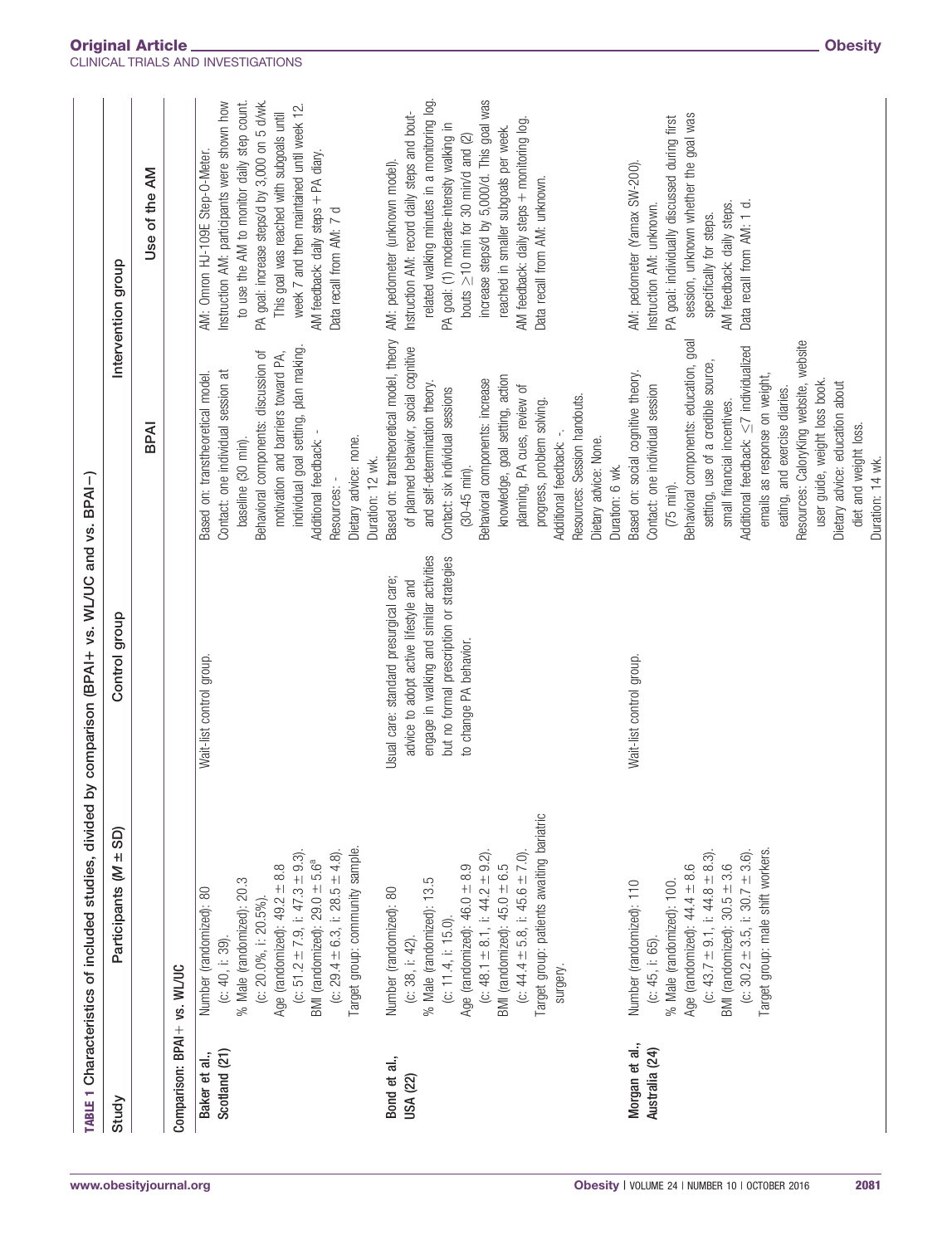| Study                            | Participants (M ± SD)                                                                                                                                                                                                                                                                                                    | Control group                                                                                                                                                                                                                                               |                                                                                                                                                                                                                                                                                                                                                                                                                                                                                                                                                                                                                                                                                                                                                                                                | Intervention group                                                                                                                                                                                                                                                                                                                                                                                                                                     |
|----------------------------------|--------------------------------------------------------------------------------------------------------------------------------------------------------------------------------------------------------------------------------------------------------------------------------------------------------------------------|-------------------------------------------------------------------------------------------------------------------------------------------------------------------------------------------------------------------------------------------------------------|------------------------------------------------------------------------------------------------------------------------------------------------------------------------------------------------------------------------------------------------------------------------------------------------------------------------------------------------------------------------------------------------------------------------------------------------------------------------------------------------------------------------------------------------------------------------------------------------------------------------------------------------------------------------------------------------------------------------------------------------------------------------------------------------|--------------------------------------------------------------------------------------------------------------------------------------------------------------------------------------------------------------------------------------------------------------------------------------------------------------------------------------------------------------------------------------------------------------------------------------------------------|
|                                  |                                                                                                                                                                                                                                                                                                                          |                                                                                                                                                                                                                                                             | BPAI                                                                                                                                                                                                                                                                                                                                                                                                                                                                                                                                                                                                                                                                                                                                                                                           | Use of the AM                                                                                                                                                                                                                                                                                                                                                                                                                                          |
| Morgan et al.,<br>Australia (23) | Age (randomized): $47.5 \pm 11.0$ (c: $48.0 \pm 1.2$ ,<br>BMI (randomized): $32.7 \pm 3.5$ (c: $33.1 \pm 3.9$ ,<br>Number (randomized): 159 (c: 52, i1: 54,<br>i1: 48.0 $\pm$ 10.8, i2: 46.5 $\pm$ 11.1).<br>i1: $32.4 \pm 3.3$ , i2: $32.8 \pm 3.4$ ).<br>% Male (randomized): 100.<br>Target group: men.<br>$[2:53]$ . | Wait-list control group.                                                                                                                                                                                                                                    | tape measure, kilojoule counter book.<br>energy balance of 2,000 kJ/d. Seven<br>with additional website use (Calory-<br>Resources: same as resources group,<br>guide. Online monitoring instead of<br>Resources: weight loss DVD, weight<br>Behavioral components: tailoring for<br>loss handbook and support book,<br>Dietary advice: achieve a negative<br>men, self-selected goal setting,<br>King website) and website user<br>food and exercise diary entries.<br>Based on: social cognitive theory.<br>Feedback: seven individualized<br>advice for social support<br>diet-related weight loss<br>feedback emails about<br>paper-based logbook.<br>Additional feedback: -.<br>Resources group (i1)<br>Online group (i2)<br>Duration: 3 mo.<br>Contact: none.<br>messages.<br>strategies. | messages; increase daily steps and reduce<br>books and to tick off a check box when<br>steps for 4 d each week in the support<br>PA goal: one self-determined SMART goal<br>per month. Two PA-related weight loss<br>AM feedback: daily steps + i1: paper log-<br>Instruction AM: record pedometer-based<br>AM: pedometer (model unknown).<br>book, i2: online diary entries.<br>Data recall from AM: unknown.<br>goals are achieved.<br>sitting time. |
| Patrick et al.,<br>USA (28)      | BMI (randomized): $34.3 \pm 4.1^{\circ}$ (c: $34.3 \pm 4.0$ ,<br>Age (randomized): $43.9 \pm 8.0$ (c: $42.8 \pm 8.0$ ,<br>Number (randomized): 441 (c: 217, i: 224).<br>% Male (randomized): 100.<br>Target group: men.<br>i: 34.2 $\pm$ 4.2).<br>$1: 44.9 + 7.8$ ).                                                     | PA (e.g., information on stress, hair loss,<br>health information of interest to men but<br>not likely to lead to changes in diet or<br>Wait-list control group, with access to an<br>alternate website containing general<br>work site injury prevention). | Based on: social cognitive theory, BDM. AM: pedometer (Yamax Digiwalker).<br>troubleshooting, discussion of goals<br>instruction of the website, email, or<br>Contact: orientation conversation with<br>Behavioral components: self-selected<br>with healthcare provider, optional<br>goal setting, tailoring of website<br>email contact for health-related<br>telephone contact to facilitate<br>interaction with website and<br>questions.                                                                                                                                                                                                                                                                                                                                                  | weekly graphical feedback of PA behaviors.<br>PA goal: (1) ≥10,000 steps/d on ≥5 d/wk<br>record the data on the website to assist<br>AM feedback: daily steps, online logbook,<br>Instruction AM: monitor daily steps and<br>and (2) strength training $\geq$ 2 d/wk<br>targeting $\geq$ 2 body areas.<br>Data recall from AM: 1 d.<br>with goal setting.                                                                                              |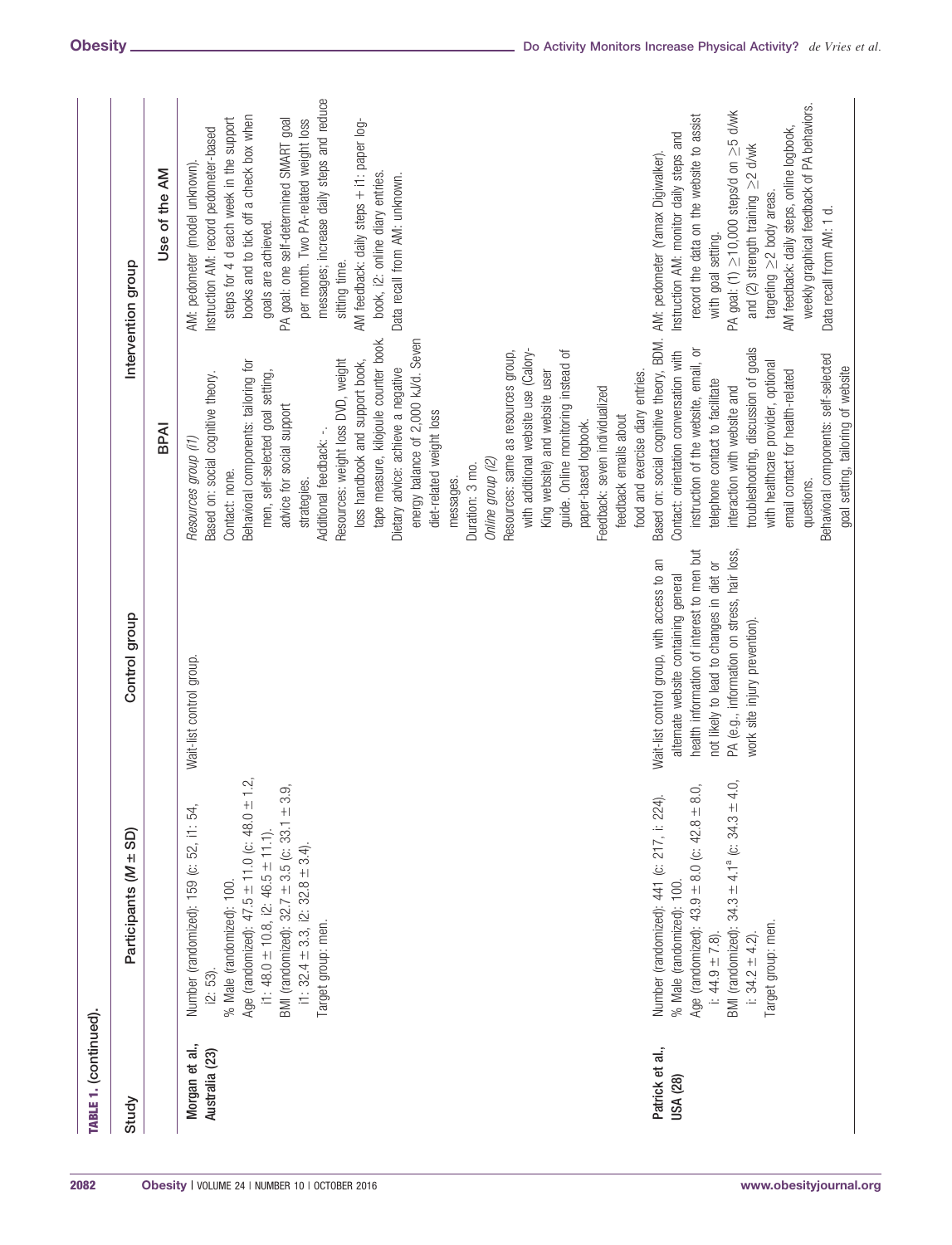| TABLE 1. (continued).                 |                                                                                                                                                                                                                                                                                                                      |                                                                                                                                                                                                     |                                                                                                                                                                                                                                                                                                                                                                                                                                           |                                                                                                                                                                                                                                                                                                                                                                                                                                                                             |
|---------------------------------------|----------------------------------------------------------------------------------------------------------------------------------------------------------------------------------------------------------------------------------------------------------------------------------------------------------------------|-----------------------------------------------------------------------------------------------------------------------------------------------------------------------------------------------------|-------------------------------------------------------------------------------------------------------------------------------------------------------------------------------------------------------------------------------------------------------------------------------------------------------------------------------------------------------------------------------------------------------------------------------------------|-----------------------------------------------------------------------------------------------------------------------------------------------------------------------------------------------------------------------------------------------------------------------------------------------------------------------------------------------------------------------------------------------------------------------------------------------------------------------------|
| Study                                 | Participants (M ± SD)                                                                                                                                                                                                                                                                                                | Control group                                                                                                                                                                                       |                                                                                                                                                                                                                                                                                                                                                                                                                                           | Intervention group                                                                                                                                                                                                                                                                                                                                                                                                                                                          |
|                                       |                                                                                                                                                                                                                                                                                                                      |                                                                                                                                                                                                     | BPAI                                                                                                                                                                                                                                                                                                                                                                                                                                      | Use of the AM                                                                                                                                                                                                                                                                                                                                                                                                                                                               |
|                                       |                                                                                                                                                                                                                                                                                                                      |                                                                                                                                                                                                     | content (informed by assessed health<br>Dietary advice: dietary goals and infor-<br>mation about a healthy diet through<br>behaviors), use of behavioral skills.<br>graphical feedback of other health<br>Resources: Web-based learning.<br>Additional feedback: weekly<br>Duration: 12 mo.<br>the website.<br>behaviors.                                                                                                                 |                                                                                                                                                                                                                                                                                                                                                                                                                                                                             |
| Staudter et al.,<br>USA (31)          | BMI (completers): $32.5 \pm 5.4$ (c: $32.6 \pm 6.2$ ,<br>Number (randomized): 106 (c: 54, i: 52).<br>Target group: military beneficiaries.<br>(c: $50 \pm 8.4$ , i: $50 \pm 10.1$ )<br>Age (completers): $50.0 \pm 9.3$<br>i: $32.3 \pm 4.6$ , $P = 0.915$<br>% Male (completers): 20.2<br>(c: $27.3\%$ , i: 13.3%). | Usual care: "Usual Lifestyle," no change in<br>guidance, in order to minimize dietary<br>activity advised. During three data<br>30 min were spent on nutritional<br>collection sessions,<br>biases. | Based on: theory of planned behavior.<br>data collection sessions at baseline,<br>Contact: online message board, three<br>Dietary advice: nutritional guidance,<br>Additional feedback: positive online<br>Resources: New Lifestyles website.<br>mid-study, and post-study.<br>encouragement, strategies<br>the online message board.<br>for improvement through<br>Behavioral components:<br>Duration: 12 wk.<br>same as c.<br>feedback. | PA goal: create weekly step goals, increasing<br>distance traveled on a virtual journey and<br>by 500 to 1,000 steps/wk, until reaching<br>The website converted tracked steps into<br>ultimate walking goal of 10,000 steps/d.<br>provided targets to increase motivation.<br>AM feedback: daily steps, online logbook.<br>Instruction AM: wear the pedometer daily<br>and record daily steps on the website.<br>AM: pedometer (Yamax SW-200).<br>Data recall from AM: 1 d |
| Canada (33)<br>Tudor-Locke<br>et al., | % Male (completers): 55.3 (c: 60.9%, i: 50%)<br>Target group: patients with type 2 diabetes.<br>Number (randomized): 60 (c: 30, i: 30).<br>(c: $52.5 \pm 4.8$ , i: $52.8 \pm 5.7$ ).<br>(c: $32.5 \pm 5.0$ , i: $34.1 \pm 6.1$ ).<br>BMI (completers): 33.3 ± 5.6<br>Age (completers): $52.7 \pm 5.2$                | Wait-list control group.                                                                                                                                                                            | Resources: First Step Program manual<br>Behavioral components: goal setting<br>Based on: social cognitive theory,<br>and problem-solving exercises.<br>Contact: four group sessions<br>transtheoretical model<br>Dietary advice: none.<br>Additional feedback:<br>in the first 4 wk.<br>Duration: 16 wk.                                                                                                                                  | calendar for goal setting and self-monitoring<br>AM feedback: daily steps and PA calendar.<br>Instruction AM: use both pedometer and<br>AM: pedometer (model unknown).<br>Data recall from AM: unknown.<br>PA goal: unknown.                                                                                                                                                                                                                                                |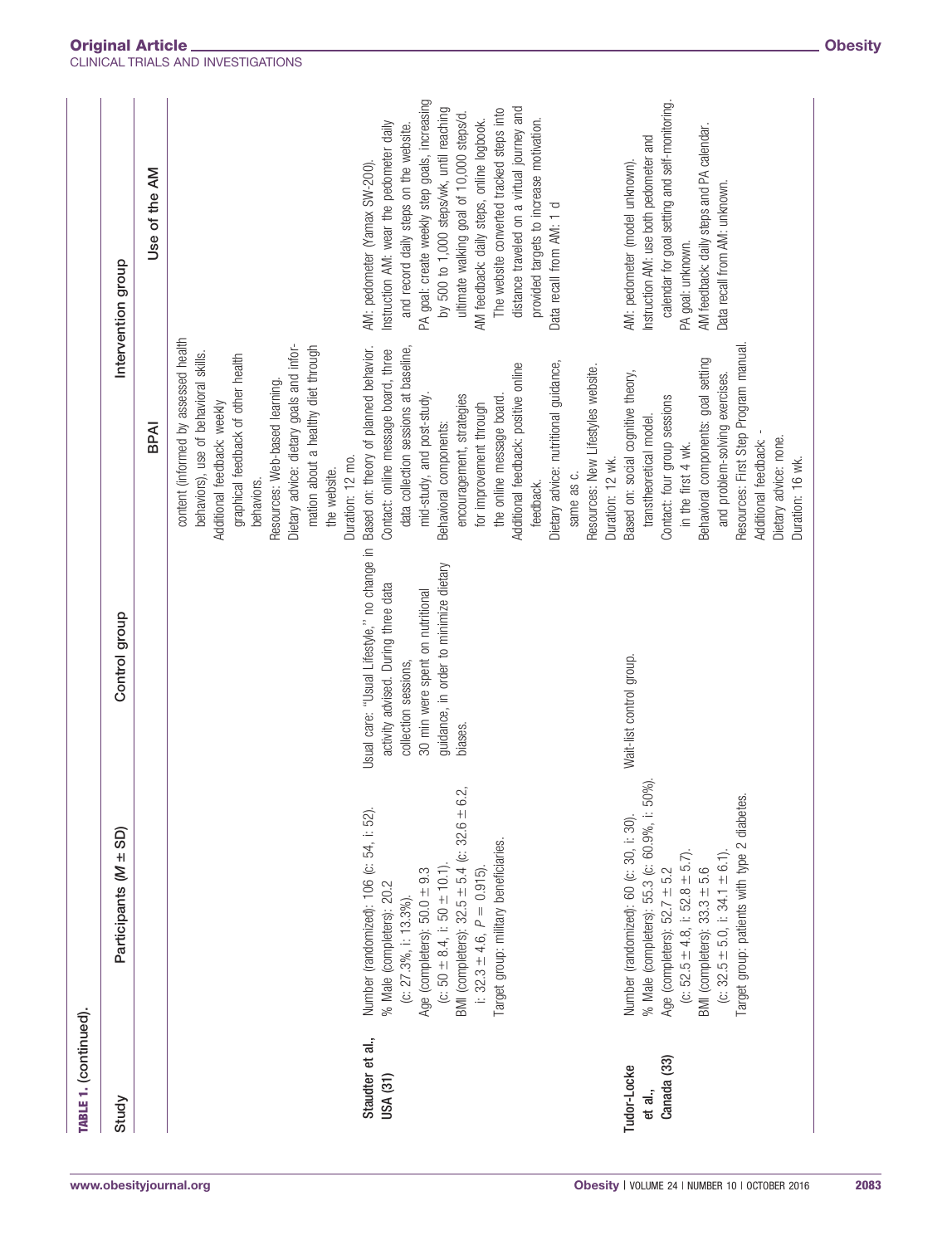| TABLE 1. (continued).         |                                                                                                                                                                                                                                                                                                                         |                                                                                                                                                                                                                                                                                                                                                                                                                                                                                                                                                                                                 |                                                                                                                                                                                                                                                                                                                                                                                                                                                                                                                                                                |
|-------------------------------|-------------------------------------------------------------------------------------------------------------------------------------------------------------------------------------------------------------------------------------------------------------------------------------------------------------------------|-------------------------------------------------------------------------------------------------------------------------------------------------------------------------------------------------------------------------------------------------------------------------------------------------------------------------------------------------------------------------------------------------------------------------------------------------------------------------------------------------------------------------------------------------------------------------------------------------|----------------------------------------------------------------------------------------------------------------------------------------------------------------------------------------------------------------------------------------------------------------------------------------------------------------------------------------------------------------------------------------------------------------------------------------------------------------------------------------------------------------------------------------------------------------|
| Study                         | Participants (M ± SD)                                                                                                                                                                                                                                                                                                   | BPAI-                                                                                                                                                                                                                                                                                                                                                                                                                                                                                                                                                                                           | Use of the AM in BPAI+                                                                                                                                                                                                                                                                                                                                                                                                                                                                                                                                         |
| Comparison: BPAI + vs. BPAI   |                                                                                                                                                                                                                                                                                                                         |                                                                                                                                                                                                                                                                                                                                                                                                                                                                                                                                                                                                 |                                                                                                                                                                                                                                                                                                                                                                                                                                                                                                                                                                |
| Australia (25)<br>Pal et al., | Age (completers): $43 \pm 28.8^a$ (c: $44 \pm 24.9^b$ ,<br>BMI (completers): $29.3 \pm 2.6^a$ (c: $28.6 \pm 2.7^b$<br>Number (randomized): 30 (c: 15, i: 15)<br>i: $29.9 \pm 2.5^{\circ}$ , $P = 0.423$ ).<br>i: $42 \pm 33.2^{\circ}$ , $P = 0.287$<br>% Male (randomized): 0.<br>Target group: women.                 | PA goal: set small achievable goals like 10 min walks, gradually<br>increase goal weekly to >30 min/d. No step goals were set.<br>AM: sealed pedometer. Control participants wore this sealed<br>Resources: National Australian Physical Activity Guidelines.<br>Dietary advice: maintain diet for duration of the study.<br>pedometer for 12 wk with weekly recording.<br>Contact: review of PA guidelines at baseline.<br>Feedback: recording of total weekly steps.<br>Behavioral components:<br>Duration: 12 wk.<br>Based on:                                                               | increase to (1) walking $\geq$ 30 min/d and (2)<br>Resources/dietary advice/duration: same as c.<br>PA goal: set small achievable goals, weekly<br>Contact/behavioral components: same as c.<br>Instruction AM: monitor daily steps, record<br>Feedback: daily steps and calendar.<br>AM: pedometer (Yamax SW-200)<br>Data recall from AM: 1 d.<br>10,000 steps/d.<br>on a calendar.<br>Based on: -                                                                                                                                                            |
| Australia (26)<br>Pal et al., | Age (completers): $43.5 \pm 9.1$ (c: $45.27 \pm 8.4^{\circ}$ ,<br>BMI (completers): $29.3 \pm 4.1^a$ (c: $29.7 \pm 4.1^b$ ,<br>Number (randomized): 32 (c: 16, i: 16).<br>i: $41.4 \pm 9.8^{\circ}$ , $P > 0.05$ ).<br>i: 28.9 $\pm$ 4.3 <sup>b</sup> , $P > 0.05$ )<br>% Male (randomized): 0.<br>Target group: women. | AM: sealed pedometer. Participants recorded weekly steps.<br>Resources: National Australian Physical Activity Guidelines.<br>PA goal: $\geq$ 30 min/d walking on top of baseline activity.<br>Contact: discussion at baseline about PA guidelines.<br>Feedback: recording of total weekly steps.<br>Dietary advice: maintain normal diet.<br>Behavioral components:<br>Duration: 12 wk.<br>Based on:                                                                                                                                                                                            | Instruction AM: record steps/d on a calendar.<br>Contact/behavioral components: same as c.<br>Resources/dietary advice/duration: same as c.<br>Feedback: daily steps and calendar.<br>AM: pedometer (Yamax SW-200)<br>PA goal: ≥10,000 steps/d<br>Data recall from AM: 1 d.<br>Based on: -                                                                                                                                                                                                                                                                     |
| Paschali et al.,<br>USA (27)  | Age (randomized): 48.1 $\pm$ 7.1 (c: 47.0 $\pm$ 7.2,<br>Number (randomized): 30 (c: 15, i: 15).<br>% Male (randomized): 46.2 (c: 47%,<br>Target group: community sample.<br>BMI: unknown (inclusion: >30).<br>i: 48.8 ± 6.1, $P > 0.05$ ).<br>i: $47\%$ , $P > 0.05$ )                                                  | Behavioral components: basic behavioral self-management principles,<br>discussion of goals, problems encountered, and problem solving.<br>Feedback: paper diary with discussion of self-reported exercise.<br>Contact: monthly counseling by behavior therapist (15 min).<br>Resources: 24-page manual with exercise instructions and<br>AM: triaxial accelerometer (BioTrainer), display turned off.<br>PA goal: brisk walking or exercise of equivalent intensity<br>Based on: social cognitive theory.<br>≥3 times per week.<br>Dietary advice: none.<br>self-management.<br>Duration: 3 mo. | paper diary. Discussion of the accelerome-<br>Contact/behavioral components: Same as c.<br>accelerometer, monthly history displayed<br>equivalent intensity > 3 times per week.<br>graphically on a computer and printed,<br>Feedback: activity units accumulated on<br>Instruction AM: wear the AM daily and<br>AM: triaxial accelerometer (BioTrainer)<br>PA goal: brisk walking or exercise of<br>Resources/dietary advice/duration:<br>Based on: social cognitive theory.<br>Data recall from AM: 28 d.<br>monitor daily steps.<br>same as c.<br>ter data. |
|                               |                                                                                                                                                                                                                                                                                                                         |                                                                                                                                                                                                                                                                                                                                                                                                                                                                                                                                                                                                 |                                                                                                                                                                                                                                                                                                                                                                                                                                                                                                                                                                |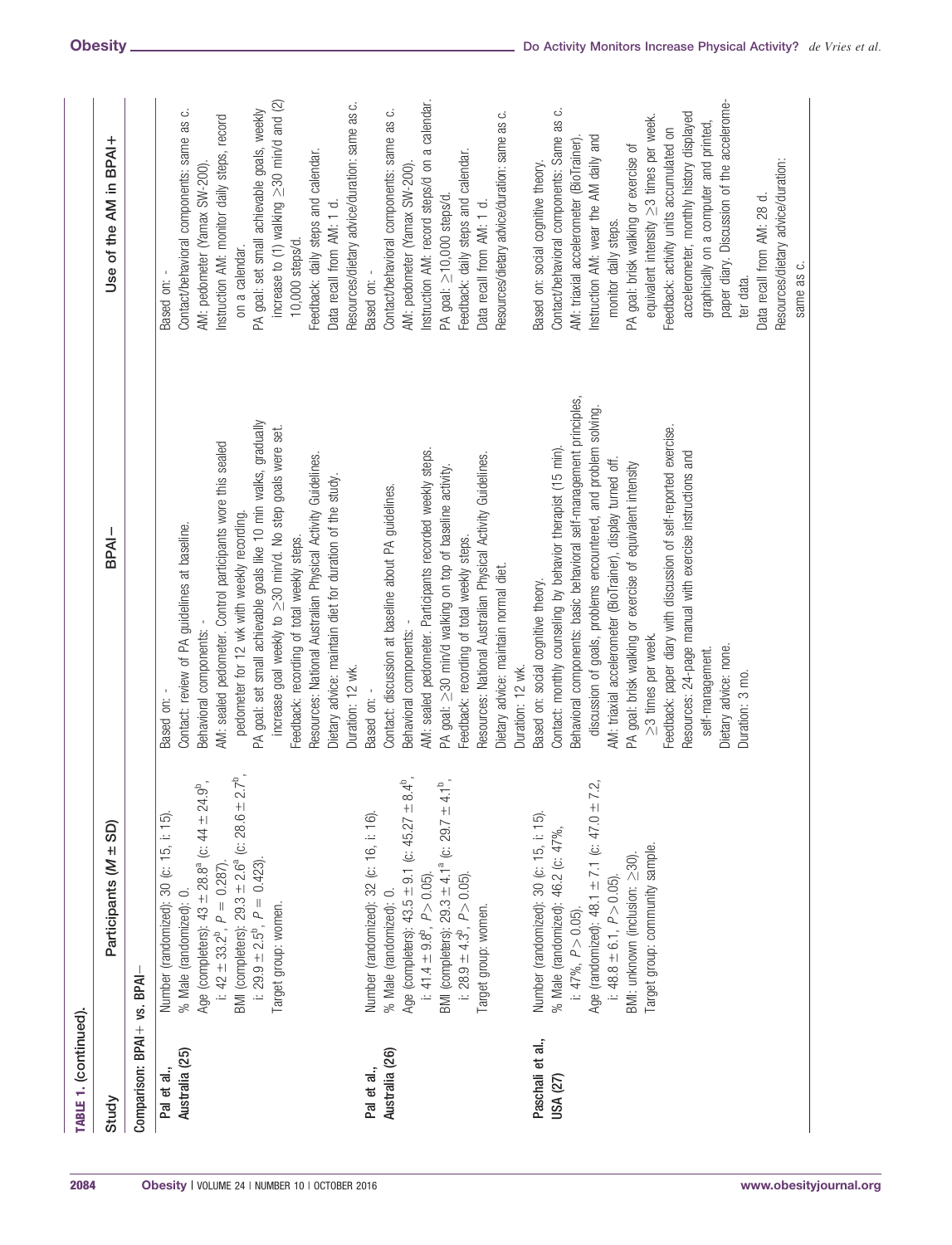| TABLE 1. (continued).          |                                                                                                                                                                                                                                                                                                                                                                                                                                        |                                                                                                                                                                                                                                                                                                                                                                                                                                                                                                                                                                                                      |                                                                                                                                                                                                                                                                                                                                                                                                                                                                                                                                                                                                                                                                                                                                            |
|--------------------------------|----------------------------------------------------------------------------------------------------------------------------------------------------------------------------------------------------------------------------------------------------------------------------------------------------------------------------------------------------------------------------------------------------------------------------------------|------------------------------------------------------------------------------------------------------------------------------------------------------------------------------------------------------------------------------------------------------------------------------------------------------------------------------------------------------------------------------------------------------------------------------------------------------------------------------------------------------------------------------------------------------------------------------------------------------|--------------------------------------------------------------------------------------------------------------------------------------------------------------------------------------------------------------------------------------------------------------------------------------------------------------------------------------------------------------------------------------------------------------------------------------------------------------------------------------------------------------------------------------------------------------------------------------------------------------------------------------------------------------------------------------------------------------------------------------------|
| Study                          | Participants (M ± SD)                                                                                                                                                                                                                                                                                                                                                                                                                  | $BPAI -$                                                                                                                                                                                                                                                                                                                                                                                                                                                                                                                                                                                             | Use of the AM in BPAI+                                                                                                                                                                                                                                                                                                                                                                                                                                                                                                                                                                                                                                                                                                                     |
| Pellegrini et al.,<br>USA (29) | $\stackrel{\rightharpoonup}{\sim}$<br>Number (randomized): 51 (c: 17, i1: 17, i2:<br>Age (randomized): $44.2 \pm 8.7$ (45.1 $\pm$ 9.4,<br>% Male (randomized): 13.7 (c: 0%,<br>i1: 23.5%, i2: 17.6, $P = 0.12$ ).<br>i1: $43.3 \pm 9.1$ , i2: $44.1 \pm 8.1$ ,<br>(c: 33.1 $\pm$ 3.8, i1: 34.7 $\pm$ 3.4,<br>Target group: community sample.<br>BMI (randomized): $33.7 \pm 3.6$<br>i2: 33.4 $\pm$ 3.6, $P = 0.42$ ).<br>$P = 0.85$ ). | Feedback: paper diary (diet, PA, and weight), weekly written feedback<br>Contact: weekly meetings (three group meetings, one individual<br>Dietary advice: reduce caloric intake to 1,200-1,800 kcal/wk<br>and dietary fats to 20% of total calories. Elicit an energy<br>Behavioral components: behavioral strategies (not specified)<br>PA goal: progressive engagement in moderate-intensity PA<br>Standard behavioral weight loss (c)<br>deficit of 500 kcal/d.<br>meeting per month).<br>to 100-300 min/wk.<br>from interventionist.<br>Duration: 6 mo.<br>Resources:<br>Based on:<br>AM: none. | Feedback: digital display (real-time feedback),<br>website, weekly feedback from interventionist.<br>Contact/behavioral components: same as c.<br>Instruction AM: wear AM and digital display<br>moderate-intensity PA 100-300 min/wk.<br>daily, download PA data on the website<br>Same as i1 except: no weekly meetings but<br>AM: BodyMedia Fit and additional digital<br>Standard behavioral weight loss plus<br>weekly mailed behavioral lessons. At<br>PA goal: progressive engagement in<br>Dietary advice/duration: same as c.<br>Technology-based system only (i2)<br>technology-based system (i1)<br>Data recall from AM: unlimited.<br>Resources: website.<br>Based on:<br>display.<br>daily.                                   |
| Polzien et al.,<br>USA (30)    | i1: 41.1 $\pm$ 8.3, i2: 42.6 $\pm$ 10.0, $P = 0.71$ ).<br>BMI (randomized): 33.1 $\pm$ 2.8 (c: 33.6 $\pm$ 2.7,<br>i1: $33.4 \pm 2.8$ , i2: $32.6 \pm 2.7$ , $P = 0.51$ ).<br>Age (randomized): $41.3 \pm 8.7$ (c: $40.2 \pm 8.0$ ,<br>Target group: community sample.<br>Number (randomized): 58 (c: 19,<br>% Male (randomized): 1.6.<br>i1: 19, i2: 19).                                                                              | Behavioral components: Constructs of social cognitive theory (not specified).<br>Feedback: paper diary for self-monitoring of diet and PA behaviors.<br>PA goal: moderate-intensity exercise progressing from 20 to 40<br>Dietary advice: reduce energy intake to 1200-1500 kcal/d,<br>Standard in-person behavioral weight control program (c)<br>Contact: seven individualized counseling sessions.<br>reduce saturated fat to 20% of total intake.<br>Based on: social cognitive theory.<br>min/d during 5 d/wk.<br>Duration: 12 wk.<br>Resources:<br>AM: none.                                   | Continuous technology-based behavioral weight<br>AM: Sensewear Pro armband (weeks 1, 5, and<br>baseline, one instruction and one weight loss<br>Data recall from AM: daily in weeks 1, 5, and 9.<br>Instruction AM: wear the AM, upload AM data<br>PA goal: moderate-intensity exercise increase<br>Contact/behavioral components: same as c.<br>ெ<br>Intermittent technology-based behavioral<br>monitoring of PA and diet (weeks 1, 5,<br>paper diaries during the other weeks.<br>Feedback: daily steps and EE, Internet<br>Based on: social cognitive theory.<br>Dietary advice/duration: same as c.<br>from 20 to 40 min/d, 5 d/wk.<br>weight control program (11)<br>information session.<br>Resources: website.<br>on website.<br>ெ |
|                                |                                                                                                                                                                                                                                                                                                                                                                                                                                        |                                                                                                                                                                                                                                                                                                                                                                                                                                                                                                                                                                                                      | control program (i2)                                                                                                                                                                                                                                                                                                                                                                                                                                                                                                                                                                                                                                                                                                                       |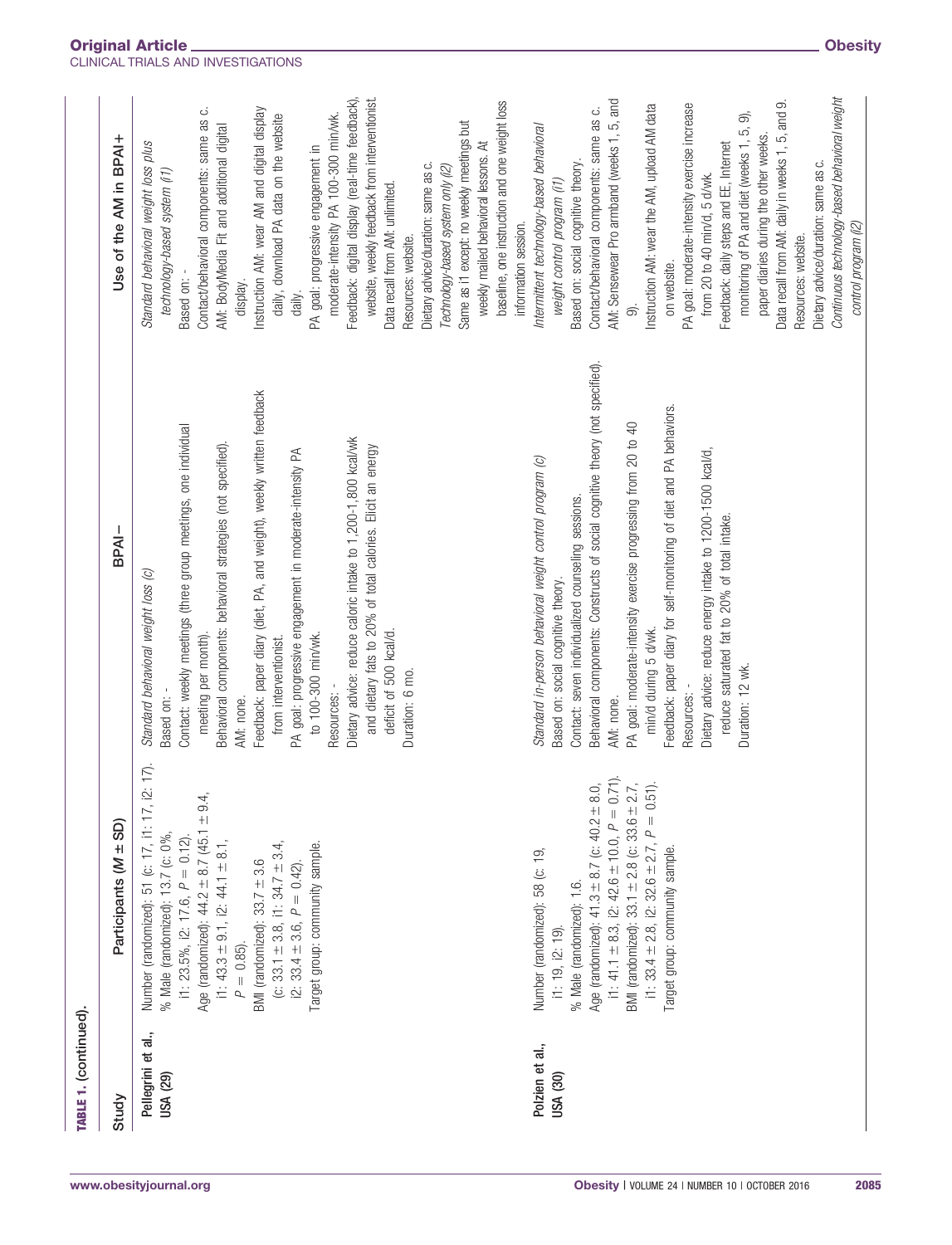| TABLE 1. (continued).             |                                                                                                                                                                                                                                                                                                          |                                                                                                                                                                                                                                                                                                                                                                                                 |                                                                                                                                                                                                                                                                                                                                                                                                                                                                    |
|-----------------------------------|----------------------------------------------------------------------------------------------------------------------------------------------------------------------------------------------------------------------------------------------------------------------------------------------------------|-------------------------------------------------------------------------------------------------------------------------------------------------------------------------------------------------------------------------------------------------------------------------------------------------------------------------------------------------------------------------------------------------|--------------------------------------------------------------------------------------------------------------------------------------------------------------------------------------------------------------------------------------------------------------------------------------------------------------------------------------------------------------------------------------------------------------------------------------------------------------------|
| Study                             | Participants (M ± SD)                                                                                                                                                                                                                                                                                    | BPAI-                                                                                                                                                                                                                                                                                                                                                                                           | Use of the AM in BPAI+                                                                                                                                                                                                                                                                                                                                                                                                                                             |
| Stovitzet al.,<br><b>USA (32)</b> | BMI (randomized): $31.0 \pm 8.5$ (c: $31.5 \pm 9.8$ ,<br>% Male (randomized): 33.0, (c: 27.3, i: 38.0).<br>Target group: patients of a family medicine<br>Number (randomized): 94 (c: 44, i: 50).<br>(c: 44.3 $\pm$ 13.8, i: 38.0 $\pm$ 12.4).<br>Age (randomized): $40.9 \pm 13.4$<br>$1: 30.5 \pm 7.3$ | Contact: a brief scripted statement endorsing the benefits of<br>increased PA (1 min), two phone calls (after<br>PA goal: increase PA level by 10% per week.<br>week 1 and in week 5).<br>Behavioral components:<br>Based on: -<br>AM: none.                                                                                                                                                    | AM: Yamax DigiWalker SW-200 (pedometer).<br>Contact/behavioral components: same as c.<br>Instruction AM: wear AM daily, record daily<br>PA goal: increase daily average of steps by<br>Same as i1 except: continuous availability of<br>Sensewear Pro armband and Internet<br>steps in the PA calendar.<br>400 each week.<br>monitoring.<br>Based on: -                                                                                                            |
|                                   | clinic.                                                                                                                                                                                                                                                                                                  | Resources: one-page handout summarizing the benefits of PA.<br>Feedback: 9-wk calendar, with own recording of PA.<br>Duration: 9 wk.<br>Dietary advice:                                                                                                                                                                                                                                         | Feedback: 9-wk calendar to use as step-log.<br>Resources: one-page handout summarizing<br>Dietary advice/duration: same as c.<br>Data recall from AM: 1 d.<br>benefits of PA.                                                                                                                                                                                                                                                                                      |
| Unick et al.,<br>USA (34)         | Age (randomized): $41.5 \pm 9.8^a$ (c: $46.1 \pm 9.1$<br>Number (randomized): 29 (c: 14, i: 15).<br>arget group: community sample.<br>BMI (randomized): $45.0 \pm 3.9$<br>i: 38.7 $\pm$ 9.3, $P = 0.04$ ).<br>% Male (randomized): 18.                                                                   | Behavioral components: behavioral approaches (not specified).<br>Dietary advice: reduce intake to 1,500 to 1,800 kcal/d<br>Feedback: paper diary for self-monitoring PA and diet,<br>PA goal: progression toward 250 min/wk of exercise.<br>weekly written feedback from interventionist.<br>Contact: weekly group meetings.<br>Resources: none.<br>Duration: 6 mo.<br>Based on: -<br>AM: none. | AM: BodyMedia Fit (armband, digital watch).<br>shown, and food intake and weight were<br>Contact/behavioral components: same as c.<br>Instruction AM: wear AM and upload data<br>recorded, weekly written feedback from<br>PA goal: progression to 250 min/wk of<br>Feedback: website where PA data was<br>Dietary advice/duration: same as c.<br>Data recall from AM: unlimited.<br>Resources: website.<br>interventionist.<br>Based on: -<br>exercise.<br>daily. |
|                                   | <sup>b</sup> SD was calculated based on a SE using the formula in Cochrane Handbook section 7.7.3.2.<br>aSD was calculated based on the data from two separate groups using the<br>physical activity; WL, wait list; UC, usual care.                                                                     | AM, activity monitor: BDM, behavioral determinants model; BPAI, behavioral physical activity intervention; c, control group; EE, energy expenditure; i, intervention group; MVPA, moderate to vigorous physical activity; PA,<br>formula in Cochrane Handbook section 7.7.a. (19).                                                                                                              |                                                                                                                                                                                                                                                                                                                                                                                                                                                                    |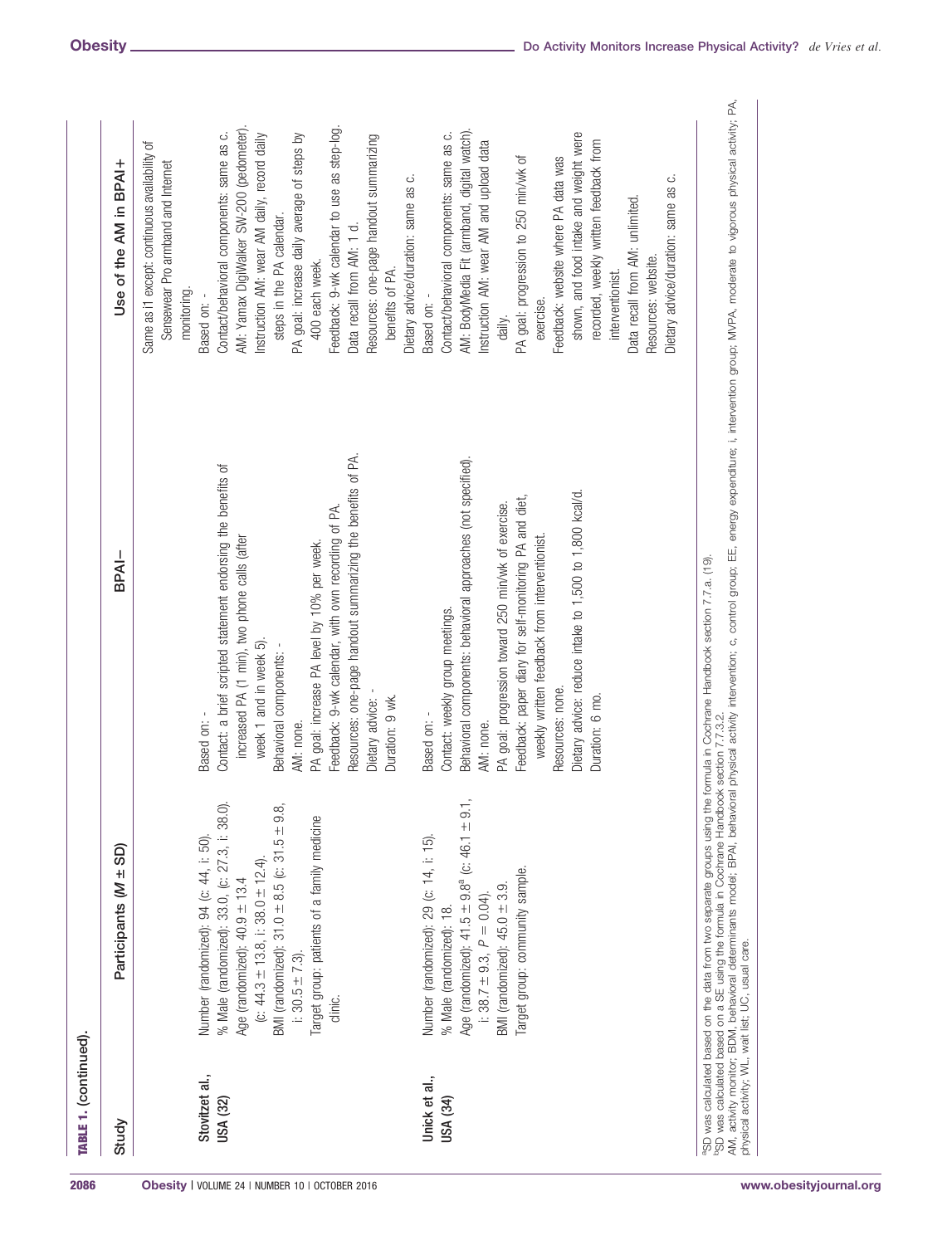#### Original Article Obesity CLINICAL TRIALS AND INVESTIGATIONS

 $BPAI+versus BPAI-.$  A meta-analysis using the SMD for total MVPA minutes per time unit was performed on three studies (25,26,34) (Figure 4A). A positive (SMD 0.43, 95% CI 0.00-0.87) but not significant ( $P = 0.05$ ) intervention effect estimate of moderate quality (Table 2) without heterogeneity ( $I^2 = 0\%$ ,  $P = 0.66$ ) was found. A meta-analysis using the mean difference (MD) for walking MET-minutes per week was performed on two studies (25,26) (Figure 4B). A significant ( $P = 0.002$ ) positive (MD 282.00 walking MET-minutes per week, 95% CI 103.82-460.18) intervention effect estimate and low (35)  $(l^2 = 4\%)$ , not significant  $(P = 0.31)$  heterogeneity was found. The two studies included had a 100% female sample. One study (33) reported insufficient data on walking METminutes per week to be included in meta-analysis. They used the nonparametric Mann-Whitney U test and found a significant ( $P =$ 0.03) BPAI+ effect on total walking MET-minutes per week compared with BPAI-. A meta-analysis using the SMD for physical activity kilocalories per week was performed on two studies (29,30) (Figure 4C). One study (30) that compared two relevant BPAI+ groups with a similar BPAI- group was entered twice. A significant  $(P = 0.02)$  positive (SMD 0.45, 95% CI 0.07-0.83) intervention effect estimate without heterogeneity ( $I^2 = 0\%$ ,  $P = 0.57$ ) was found. Meta-analyses using MD were also performed for studies comparing BPAI+ with BPAI- that reported outcomes for changes in body weight. All analyses found a positive but not significant intervention effect estimate with low to moderate (35) but not significant heterogeneity. Three studies (25,29,30) reported outcomes for weight change in kilograms (MD  $-0.86$ , 95% CI  $-2.93$  to 1.20, P = 0.41 and  $I^2 = 45\%, P = 0.14$ ), two (30,34) for relative weight change in percentage (MD  $-0.75$ , 95% CI  $-3.10$  to 1.59,  $P = 0.53$ and  $I^2 = 46\%, P = 0.16$ ), and three (25,26,29) for BMI change (MD  $-0.39$ , 95% CI  $-1.53$  to 0.75, P = 0.51 and  $I^2 = 27\%$ , P = 0.26).

#### Results of individual studies

Aside from the outcomes that were pooled for meta-analysis, significant positive BPAI+ effects on several other physical activity outcomes were described. No statistically significant negative effects on physical activity outcomes were found. Baker et al. (21) used the nonparametric Mann-Whitney  $U$  test to find a positive BPAI+ effect on leisure MVPA- ( $P = 0.04$ ) and sitting minutes per week ( $P =$ 0.02) compared with WL/UC. Bond et al. (22) found a positive 6 week BPAI+ effect on bout-related MVPA ( $P = 0.001$ ) compared with WL/UC. Morgan et al. (24) described a positive 14-week BPAI<sup>+</sup> effect on current physical activity ( $P < 0.001$ ) compared with WL/UC. Pal et al. (26) found a significant ( $P = 0.045$ ) between-group 12-week effect of BPAI+ on steps per day compared with BPAI-. Pellegrini et al. (29) measured self-reported changes in physical activity in kilocalories per week in two BPAI+ groups and one BPAI- group. They found a significant positive time effect  $(P < 0.001)$  but no significant group  $(P = 0.225)$  and group  $\times$  time  $(P = 0.246)$  effects. Lastly, Stovitz et al. (32) described a positive BPAI<sup>+</sup> effect on frequency of walking short trips ( $P < 0.05$ ).

## **Discussion**

Activity monitors may serve as a tool to enhance self-awareness of daily physical activity and to support individual behavioral physical activity interventions. To the authors' knowledge, this is the first systematic review (including meta-analysis) that describes the effects of a BPAI+ in adults with overweight or obesity. The first aim was to establish whether receiving a BPAI+ increases physical activity in adults with overweight or obesity compared with both WL/UC. A positive effect of  $BPAI+$  on physical activity was ascertained when compared with WL/UC, which demonstrates that offering adults with overweight or obesity a BPAI+ has clinical relevance when increasing physical activity is targeted. However, clinical diversity within the included populations and applied interventions resulted in statistical heterogeneity. This heterogeneity makes it difficult to attribute the causes of the positive effects of  $BPAI+$ , including the added value of activity monitors. The second aim was to establish the added value of an activity monitor in existing interventions on increment of physical activity. A positive effect was determined based on a positive trend in the performed meta-analyses and results of individual studies comparing BPAI+ with BPAI-. The magnitude of this effect remains uncertain due to wide confidence intervals in all analyses as a result of the low number of studies that could be pooled for meta-analysis. Although conclusive evidence cannot be derived from these results, all results generally indicate a positive effect in favor of the use of activity monitors. Additional insight, study limitations, and clinical implications will be discussed below.

The small number of studies included in this meta-analysis could not be amended. Only 0.85% of the studies identified by the search strategy (14 out of 1,645) could be included as the search funnel was likely sensitive. Analysis on funnel plot asymmetry in order to detect publication bias was not feasible as the number of studies that could be included in the five individual meta-analyses was insufficient  $(<10)$  (19). The search strategy identified seven conference abstracts (36-42), one research letter (43), and one commentary article (44) describing studies without a full article publication; these were excluded. Although publication bias appears to be present based on these excluded studies, their results are in accordance with the results of this systematic review and meta-analysis. Positive BPAI+ effects on steps per day have also been meta-analyzed in healthy adults (11), in adults with type 2 diabetes (12,16) and patients with musculoskeletal disorders (14), as well as being based on pooled data from all available populations (45). The small number of studies that could be included in our meta-analyses can be further explained by the apparent lack of consensus on a preferred physical activity outcome measure and the limited number of studies reporting physical activity outcomes as 81 studies could not be included for those reasons (Figure 1). As a result, the effect sizes of the performed meta-analyses, particularly those of analyses comparing BPAI+ with BPAI-, were associated with relatively wide confidence intervals, meaning the accuracy of the estimated effect sizes are low. Therefore, future clinical studies are encouraged to report physical activity outcomes and preferably include objectively measured MVPA and steps per day as these have clinical relevance regarding both current international physical activity guidelines and the feedback provided by activity monitors. To establish the isolated effect of activity monitors, future clinical studies should also consider simply issuing their intervention participants an activity monitor with regular consumer instructions or to compare a welldescribed BPAI+ with an identical intervention without the activity monitor by mimicking either consumer use or the added value for existing clinical programs.

When compared with WL/UC, the effect of BPAI+ on steps per day (SMD 0.90, 95% CI 0.61-1.19) is larger than on MVPA (SMD 0.50, 95% CI 0.11-0.81). In the analysis comparing the effects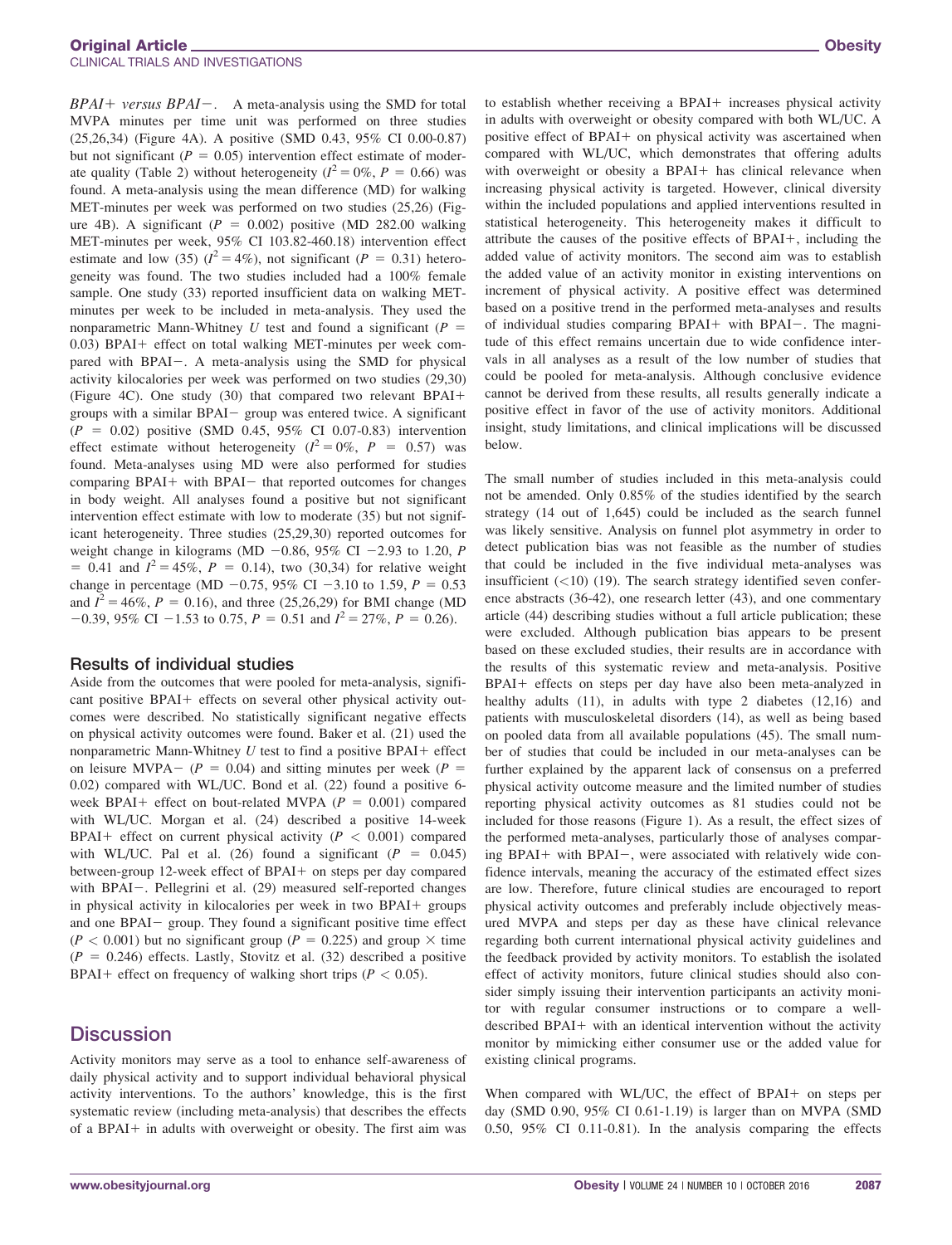

 $BPAI+$  with  $BPAI-$ , a positive trend on different MVPA outcomes was ascertained with moderate SMDs. Unfortunately, no studies could be pooled for meta-analysis comparing the effect of BPAI+ on steps per day with BPAI-. All steps per day outcomes were objectively measured, but two out of three studies included in both MVPA meta-analyses used a subjective measure. This increases the likelihood that the effect on steps per day is indeed larger than on MVPA because adults with obesity tend to overestimate their physical activity in subjective measures (46). Only one study (22) measured both steps and MVPA within the same study population. Therefore, it is unknown whether there are actual differences in the effect of BPAI+ on steps per day and MVPA or if the differences were caused by the presence of the various study populations and designs. For both MVPA and steps per day, two broad accepted physical activity norms are available. The current American College of Sports Medicine guideline recommends that adults perform 30 min of MVPA per day for at least 5 days per week (47). Another norm

#### A. Steps per day

prescribes 10,000 steps per day, which can be obtained by both low intensity physical activity and MVPA. The 10,000 steps per day recommendation corresponds to that of 30 min of MVPA per day when at least 3,000 of the taken steps are taken at MVPA intensity (48). Modern activity monitors are able to determine if steps are taken at a moderate to vigorous intensity. These modern activity monitors also include BCTs such as social support, prompts/cues, and rewards (10), all of which are all associated with positive physical activity changes in obese adults (49). Since modern activity monitors can objectively measure the quantity and intensity of physical activity in the context of physical activity guidelines and incorporate BCTs that have proven to be effective, they should be preferred over older models for future studies and clinical use.

This study found no convincing evidence of an effect on changes in bodyweight when an activity monitor is added to the behavioral intervention (BPAI+ vs. BPAI-). This accords to that of other studies that found only modest effects of pedometer interventions on weight loss in adults with both overweight or obesity and type 2 diabetes (15). A possible explanation for the limited effect on body weight changes is that lower intensity physical activity is associated with less impact on weight loss (50), although it remains ambiguous if the use of an activity monitor does indeed particularly increase low intensity physical activity such as steps per day that are not taken at a moderate to vigorous intensity. However, more factors could have influenced the lack of effect found on body weight. First, only five studies described effects on body weight or BMI, limiting generalization. Second, in addition to inactivity, a variety of other factors are related to the onset and retaining of obesity, such as ethnicity, pre-birth health, eating habits, and sleeping patterns (51). It should also be noted, however, that higher levels of physical activity and fitness are favorably associated with biomarkers and anthropometric markers in adults with overweight or obesity, even causing

|                                                                                                 |      | BPAI+       |     |                   | WL/UC        |       |              | <b>Std. Mean Difference</b> | <b>Std. Mean Difference</b>        |
|-------------------------------------------------------------------------------------------------|------|-------------|-----|-------------------|--------------|-------|--------------|-----------------------------|------------------------------------|
| <b>Study or Subgroup</b>                                                                        | Mean | SD          |     | <b>Total Mean</b> | SD           | Total | Weight       | IV, Random, 95% CI          | IV, Random, 95% CI                 |
| <b>Baker 2008</b>                                                                               |      | 3.175 2.850 | 39  |                   | 157 1.952    | 40    | 19.2%        | 1.23 [0.74, 1.71]           |                                    |
| <b>Bond 2014</b>                                                                                |      | 2,027 1,887 | 42  |                   | 203 1.374    | 38    | 19.7%        | $1.09$ [0.61, 1.56]         |                                    |
| Morgan $2013(a)$                                                                                |      | 1,838 3,089 | 54  |                   | 233 2,478    | 52    | 23.7%        | $0.57$ [0.18, 0.96]         |                                    |
| Morgan $2013(b)$                                                                                |      | 2,015 3,087 | 53  |                   | 233 2,478    | 52    | 23.5%        | $0.63$ [0.24, 1.02]         |                                    |
| Tudor-Locke 2004                                                                                |      | 3,370 3,780 | 24  |                   | $-657$ 2.574 | 23    | 14.0%        | 1.22 [0.59, 1.85]           |                                    |
| <b>Total (95% CI)</b>                                                                           |      |             | 212 |                   |              |       | 205 100.0%   | $0.90$ [0.61, 1.19]         |                                    |
| Heterogeneity: Tau <sup>2</sup> = 0.05; Chi <sup>2</sup> = 7.83, df = 4 (P = 0.10); $I^2$ = 49% |      |             |     |                   |              |       |              |                             | -1                                 |
| Test for overall effect: $Z = 6.13$ (P < 0.00001)                                               |      |             |     |                   |              |       |              |                             | Favours [WL/UC] Favours [BPAI+]    |
| (a) Offline resources intervention group (i1)                                                   |      |             |     |                   |              |       |              |                             |                                    |
| (b) Online resources intervention group (i2)                                                    |      |             |     |                   |              |       |              |                             |                                    |
| B. Total moderate to vigorous physical activity (MVPA)                                          |      |             |     |                   |              |       |              |                             |                                    |
|                                                                                                 |      | $BPAI+$     |     |                   | WL/UC        |       |              | <b>Std. Mean Difference</b> | <b>Std. Mean Difference</b>        |
| <b>Study or Subgroup</b>                                                                        | Mean | SD          |     | <b>Total Mean</b> | SD           |       | Total Weight | IV, Random, 95% CI          | IV, Random, 95% CI                 |
| <b>Bond 2014</b>                                                                                | 21   | 26.9        | 42  | $-0.1$            | 16.3         | 38    | 27.4%        | $0.93$ [0.47, 1.39]         |                                    |
| Morgan 2011                                                                                     | 0.4  | 0.6         | 65  | 0.1               | 0.7          | 45    | 31.3%        | $0.46$ [0.08, 0.85]         |                                    |
| Patrick 2011                                                                                    |      | 5.44 18.51  | 244 |                   | 1.04 18.56   | 217   | 41.3%        | $0.24$ [0.05, 0.42]         |                                    |
| <b>Total (95% CI)</b>                                                                           |      |             | 351 |                   |              |       | 300 100.0%   | $0.50$ [0.11, 0.88]         |                                    |
| Heterogeneity. Tau <sup>2</sup> = 0.08; Chi <sup>2</sup> = 7.79, df = 2 (P = 0.02); $I^2$ = 74% |      |             |     |                   |              |       |              |                             |                                    |
| Test for overall effect: $Z = 2.54$ (P = 0.01)                                                  |      |             |     |                   |              |       |              |                             |                                    |
|                                                                                                 |      |             |     |                   |              |       |              |                             | Favours [WL/UC]<br>Favours [BPAI+] |

Figure 3 Forrest plot of standardized mean differences of (A) steps per day and (B) total moderate to vigorous physical activity in studies comparing patients receiving a behavioral physical activity intervention with an activity monitor (BPAI+) to patients on a wait list or receiving usual care (WL/UC).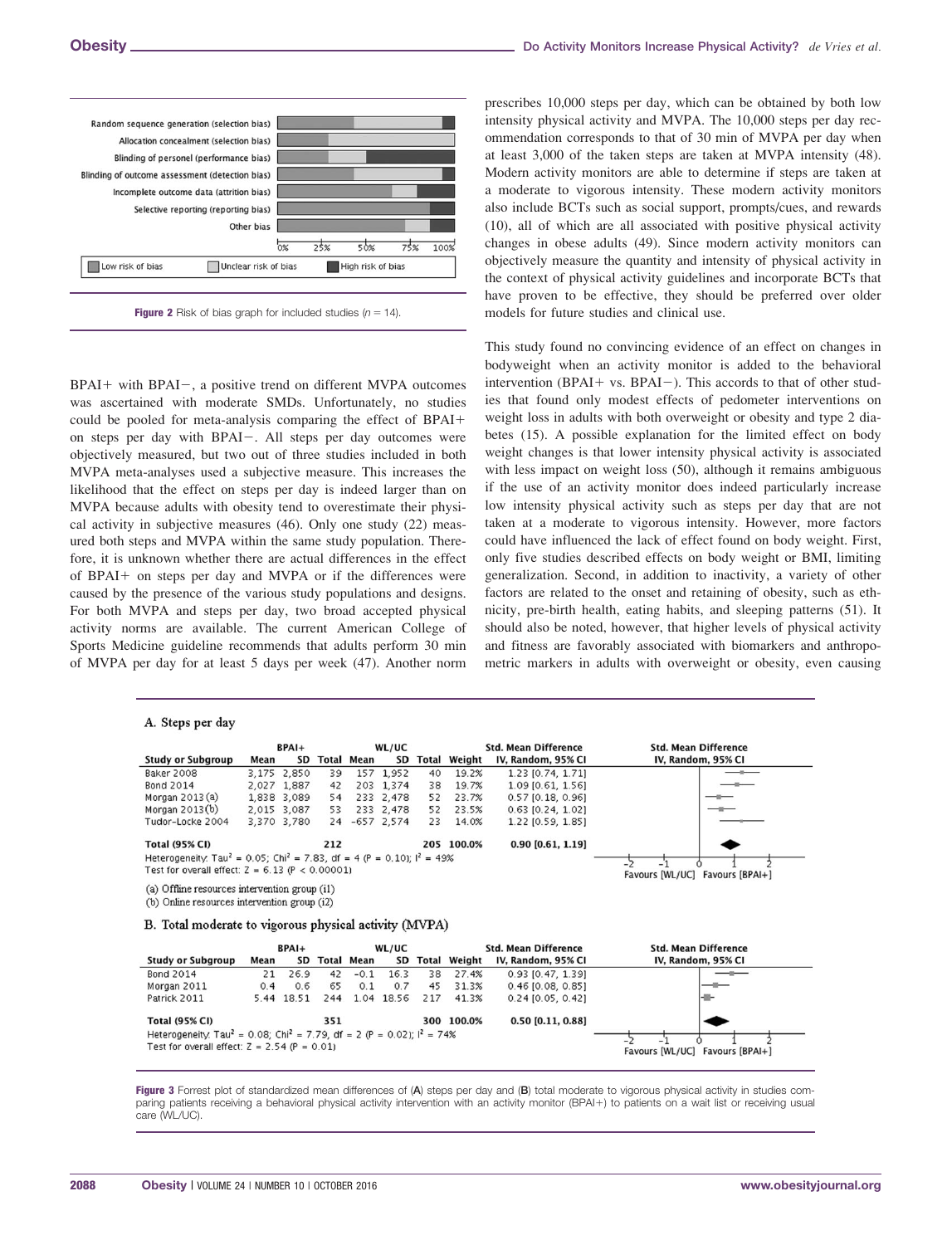|                                                                                                                                                    |                 | BPAI+         |               |                | <b>BPAI-</b>     |    |                 | <b>Std. Mean Difference</b>        | <b>Std. Mean Difference</b>          |
|----------------------------------------------------------------------------------------------------------------------------------------------------|-----------------|---------------|---------------|----------------|------------------|----|-----------------|------------------------------------|--------------------------------------|
| <b>Study or Subgroup</b>                                                                                                                           | Mean            |               | SD Total      | Mean           |                  |    | SD Total Weight | IV, Random, 95% CI                 | IV, Random, 95% CI                   |
| Pal 2009                                                                                                                                           |                 | 323.2 656.2   |               |                | 13 -66.8 442.8   | 13 | 30.4%           | $0.67$ [-0.12, 1.47]               |                                      |
| Pal 2011                                                                                                                                           |                 | 288.3 466.9   |               |                | 13 209.4 392.7   | 15 | 34.6%           | $0.18[-0.57, 0.92]$                |                                      |
| <b>Unick 2012</b>                                                                                                                                  | 133             | 217           | 15            |                | 44.8 124.6       | 14 | 35.0%           | $0.48$ [ $-0.26$ , 1.22]           |                                      |
| <b>Total (95% CI)</b>                                                                                                                              |                 |               | 41            |                |                  |    | 42 100.0%       | $0.43$ [-0.00, 0.87]               |                                      |
| Heterogeneity: Tau <sup>2</sup> = 0.00; Chi <sup>2</sup> = 0.82, df = 2 (P = 0.66); $I^2$ = 0%                                                     |                 |               |               |                |                  |    |                 |                                    |                                      |
| Test for overall effect: $Z = 1.95$ (P = 0.05)                                                                                                     |                 |               |               |                |                  |    |                 |                                    | Favours [BPAI-] Favours [BPAI+]      |
| B. Walking MET minutes/week                                                                                                                        |                 |               |               |                |                  |    |                 |                                    |                                      |
|                                                                                                                                                    | $BPAI+$         |               |               | <b>BPAI-</b>   |                  |    |                 | <b>Mean Difference</b>             | <b>Mean Difference</b>               |
| <b>Study or Subgroup</b>                                                                                                                           | Mean            | SD Total Mean |               |                | SD Total Weight  |    |                 | IV, Random, 95% CI                 | IV, Random, 95% CI                   |
| Pal 2009                                                                                                                                           | 344.8 364.2     |               |               | 13 -23.2 250.6 |                  | 13 |                 | 52.8% 368.00 [127.68, 608.32]      |                                      |
| Pal 2011                                                                                                                                           | 402.3 349.4     |               | 13 216.4      |                | 335              | 15 |                 | 47.2% 185.90 [-68.69, 440.49]      |                                      |
|                                                                                                                                                    |                 |               |               |                |                  |    |                 |                                    |                                      |
| <b>Total (95% CI)</b>                                                                                                                              |                 |               | 26            |                |                  |    |                 | 28 100.0% 282.00 [103.82, 460.18]  |                                      |
| Heterogeneity. Tau <sup>2</sup> = 626.97; Chi <sup>2</sup> = 1.04, df = 1 (P = 0.31); $I^2$ = 4%                                                   |                 |               |               |                |                  |    |                 |                                    | $-250$<br>$-5'00$<br>250<br>500<br>Λ |
| Test for overall effect: $Z = 3.10$ (P = 0.002)                                                                                                    |                 |               |               |                |                  |    |                 |                                    | Favours [BPAI-] Favours [BPAI+]      |
| C. Physical activity kilocalories per week                                                                                                         |                 |               |               |                |                  |    |                 |                                    |                                      |
|                                                                                                                                                    |                 |               |               |                |                  |    |                 |                                    |                                      |
|                                                                                                                                                    |                 |               |               |                | <b>BPAI-</b>     |    |                 | <b>Std. Mean Difference</b>        | <b>Std. Mean Difference</b>          |
|                                                                                                                                                    | BPAI+           |               |               |                |                  |    |                 | SD Total Weight IV, Random, 95% CI | IV, Random, 95% CI                   |
| <b>Study or Subgroup</b>                                                                                                                           | Mean            |               | SD Total Mean |                |                  |    |                 |                                    |                                      |
| Pellegrini 2012                                                                                                                                    | 713.9 1,278.8   |               |               | 17 473.9       | 800.7            | 17 | 31.8%           | $0.22$ [-0.45, 0.89]               |                                      |
| Polzien 2007 (a)                                                                                                                                   | 1,286.7 3,150.7 |               |               |                | 19 281.6 1,205.4 | 19 | 34.9%           | $0.41$ [-0.23, 1.06]               |                                      |
| Polzien 2007 (b)                                                                                                                                   | 1,112.3 1,042.3 |               |               |                | 19 281.6 1,205.4 | 19 | 33.3%           | $0.72$ [0.06, 1.38]                |                                      |
| <b>Total (95% CI)</b>                                                                                                                              |                 |               | 55            |                |                  |    | 55 100.0%       | $0.45$ [0.07, 0.83]                |                                      |
| Heterogeneity. Tau <sup>2</sup> = 0.00; Chi <sup>2</sup> = 1.11, df = 2 (P = 0.57); $I^2$ = 0%                                                     |                 |               |               |                |                  |    |                 |                                    |                                      |
|                                                                                                                                                    |                 |               |               |                |                  |    |                 |                                    |                                      |
| Test for overall effect: $Z = 2.34$ (P = 0.02)                                                                                                     |                 |               |               |                |                  |    |                 |                                    | Favours [BPAI-] Favours [BPAI+]      |
| (a) Intermittent Technology-Based Behavioral Weight Control Program (i1)<br>(b) Continuous Technology-Based Behavioral Weight Control Program (i2) |                 |               |               |                |                  |    |                 |                                    |                                      |

Figure 4 Forrest plots of (A) the standardized mean difference in minutes of moderate to vigorous physical activity, (B) the mean difference in walking MET-minutes per week, and (C) the standardized mean difference in physical activity kilocalories per week in studies comparing patients receiving a behavioral physical activity intervention with an activity monitor (BPAI+) with patients receiving a behavioral physical activity intervention without an activity monitor (BPAI-).

overweight adults to have similar cardiovascular profiles to their normal weight counterparts; the so-called ''fat but fit'' paradigm (52). Because of the strong evidence for reduced rates of multiple disease outcomes and a variety of health benefits (53), increasing physical activity has clinical relevance and should be stimulated for inactive adults with overweight or obesity, even if it has no effect on body weight.

As described in Table 1, three studies included subpopulations with a specific characteristic in patients awaiting bariatric surgery (22), patients with diabetes mellitus type 2 (33), and military beneficiaries (31). While it cannot be precluded that these characteristics could have influenced the study outcomes, either positively (the characteristic as an extra motivator) or negatively (the characteristic as a limitation to increase physical activity levels), we do not expect that the inclusion of these participants has influenced the drawn conclusions. This systematic review excluded original contributions that aimed at increasing the physical activity levels of older adults. This exclusion was necessary because lower effect sizes are typical in intervention studies comprising older adults (mean age  $\geq 60$  years) due to a lower compliance with BCTs that are often applied in BPAI+, such as setting behavioral goals, prompting self-monitoring of behavior, planning for relapses, providing normative information, and providing feedback on performance (54).

#### TABLE 2 Summary of findings for studies used in meta-analysis (BPAI+ vs. WL/UC and vs. BPAI-)

| Outcome                          | No. participants<br>(studies) | Anticipated absolute<br>effect of BPAI+ (95% CI) |
|----------------------------------|-------------------------------|--------------------------------------------------|
| Comparison: BPAI+ vs. WL/UC      |                               |                                                  |
| Steps per day                    | 417 (4 RCTs)                  | SMD 0.9 more (0.61 more to 1.19 more)            |
| Total MVPA minutes per week      | 651 (3 RCTs)                  | SMD 0.5 more (0.11 more to 0.88 more)            |
| Comparison: BPAI+ vs. BPAI-      |                               |                                                  |
| Total MVPA minutes per week      | 83 (3 RCTs)                   | SMD 0.43 more (0 to 0.87 more)                   |
| (Brisk) walking minutes per week | 54 (2 RCTs)                   | MD 282 more (103.82 to 460.18 more)              |
| Kilocalories per week            | 110 (2 RCTs)                  | SMD 0.45 more (0.07 more to 0.83 more)           |

CI, confidence interval; MD, mean difference; SMD, standardized mean difference; RCT, randomized controlled trial; MVPA, moderate to vigorous physical activity; BPAI, behavioral physical activity intervention; WL, wait list; UC, usual care.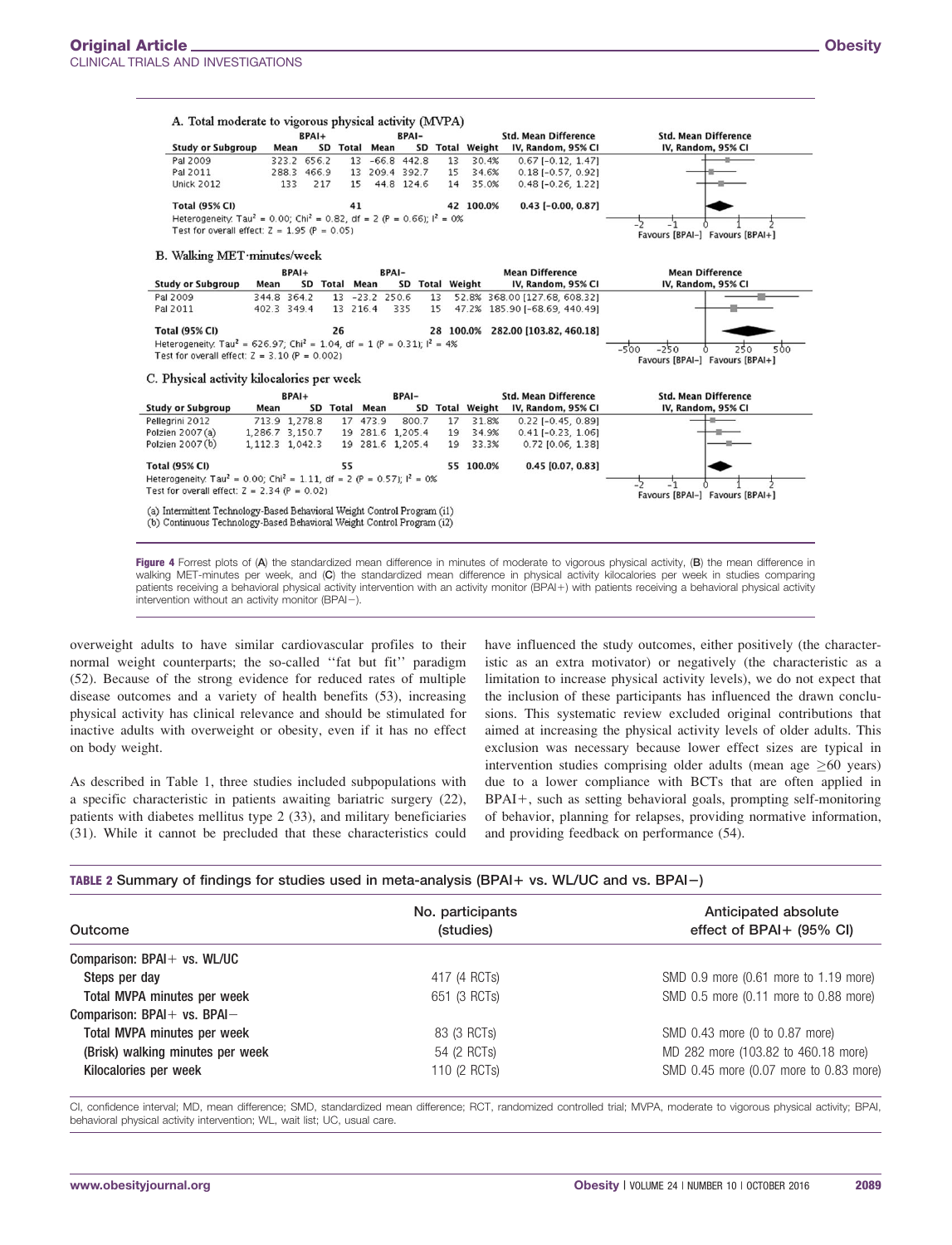Although additional well-designed studies are needed to improve the accuracy of our findings, the apparent positive effect of activity monitor use in behavioral physical activity interventions in patients with overweight or obesity is consistent with findings in other patient populations. Even more so, a natural transition to the use of an activity monitor appears to be ongoing as an increasing number of patients are using activity monitors to self-monitor physical activity (55). Based on both the indications of a positive effect of activity monitor use and the growing popularity of consumer-available activity monitors, clinicians are advised to develop methods to incorporate activity monitor feedback into their behavioral physical activity interventions. Specifically, we advise to use modern activity monitors that can determine if physical activity was executed at moderate to vigorous intensity and include BCTs which have been substantiated to successfully improve physical activity. Several studies included in this meta-analysis also indicate the importance of goalsetting that can preferably be monitored by the activity monitor feedback (e.g., 10,000 steps per day in pedometer interventions) and can be achieved by an incremental increase of physical activity (21,22,25,26). Also, Morgan et al. (24) mention that the increase in physical activity should be placed in the context of weight loss. For example, when using energy expenditure data in combination with caloric intake data, the patient can learn about the caloric balance and amount of physical activity that is necessary to lose weight. One or more physical activity consultations may be needed to discuss individual goal setting, self-efficacy, and physical activity barriers (21,22), especially for adults who experience difficulties with self-management. In addition, healthcare providers might simply advise their patients to use an activity tracking application on their smartphones when purchasing an activity monitor is a barrier (28).

# **Conclusion**

Behavioral physical activity interventions with an activity monitor increase physical activity in adults with overweight or obesity. Also, adding an activity monitor to behavioral physical activity interventions seems to increase the effect on physical activity, although current evidence does not yet provide conclusive evidence for its effectiveness.O

© 2016 The Obesity Society

#### References

- 1. Swinburn BA, Sacks G, Hall KD, et al. The global obesity pandemic: shaped by global drivers and local environments. Lancet 2011;378:804-814.
- 2. Wang YC, McPherson K, Marsh T, Gortmaker SL, Brown M. Health and economic burden of the projected obesity trends in the USA and the UK. Lancet 2011;378: 815-825.
- 3. Gortmaker SL, Swinburn BA, Levy D, et al. Changing the future of obesity: science, policy, and action. Lancet 2011;378:838-847.
- 4. Peirson L, Douketis J, Ciliska D, Fitzpatrick-Lewis D, Ali MU, Raina P. Treatment for overweight and obesity in adult populations: a systematic review and metaanalysis. CMAJ Open 2014;2:E306-E317.
- 5. Swift DL, Johannsen NM, Lavie CJ, Earnest CP, Church TS. The role of exercise and physical activity in weight loss and maintenance. Prog Cardiovasc Dis 2014; 56:441-447.
- 6. Ramage S, Farmer A, Eccles KA, McCargar L. Healthy strategies for successful weight loss and weight maintenance: a systematic review. Appl Physiol Nutr Metab 2014;39:1-20.
- 7. Tudor-Locke C. Manpo-Kei: The Art and Science of Step Counting: How to Be Naturally Active and Lose Weight. Trafford Publishing: Victoria, Canada; 2003.
- 8. Appelboom G, Yang AH, Christophe BR, et al. The promise of wearable activity sensors to define patient recovery. J Clin Neurosci 2014;21:1089-1093.
- 9. Kooiman TJM, Dontje ML, Sprenger SR, Krijnen WP, van der Schans CP, de Groot M. Reliability and validity of ten consumer activity trackers. BMC Sports Sci Med Rehabil 2015;7:1-11.
- 10. Lyons EJ, Lewis ZH, Mayrsohn BG, Rowland JL. Behavior change techniques implemented in electronic lifestyle activity monitors: a systematic content analysis. J Med Internet Res 2014;16:e192.
- 11. Bravata DM, Smith-Spangler C, Sundaram V, et al. Using pedometers to increase physical activity and improve health: a systematic review. JAMA 2007;298:2296-2304.
- 12. Qiu S, Cai X, Chen X, Yang B, Sun Z. Step counter use in type 2 diabetes: a metaanalysis of randomized controlled trials. BMC Med 2014;12:36.
- 13. Richardson CR, Newton TL, Abraham JJ, Sen A, Jimbo M, Swartz AM. A metaanalysis of pedometer-based walking interventions and weight loss. Ann Fam Med 2008;6:69-77.
- 14. Mansi S, Milosavljevic S, Baxter GD, Tumilty S, Hendrick P. A systematic review of studies using pedometers as an intervention for musculoskeletal diseases. BMC Musculoskeletal Disorders 2014;15:231.
- 15. Cai X, Qiu SH, Yin H, et al. Pedometer intervention and weight loss in overweight and obese adults with Type 2 diabetes: a meta-analysis. Diabet Med 2016;33:1035–1044.
- 16. Vaes AW, Cheung A, Atakhorrami M, et al. Effect of 'activity monitor-based' counseling on physical activity and health-related outcomes in patients with chronic diseases: a systematic review and meta-analysis. Ann Med 2013;45:397-412.
- 17. Moher D, Shamseer L, Clarke M, et al. Preferred reporting items for systematic review and meta-analysis protocols (PRISMA-P) 2015 statement. Syst Rev 2015;4:1. doi: [10.1186/2046-4053-4-1](info:doi/10.1186/2046-4053-4-1).
- 18. Does an activity monitor based intervention increase daily physical activity of adults with overweight or obesity? A systematic review and meta-analysis. [Internet]. PROSPERO 2015:CRD42015024086. [http://www.crd.york.ac.uk/](http://www.crd.york.ac.uk/PROSPERO/display_record.asp?ID=CRD42015024086) [PROSPERO/display\\_record.asp?ID](http://www.crd.york.ac.uk/PROSPERO/display_record.asp?ID=CRD42015024086)=[CRD42015024086.](http://www.crd.york.ac.uk/PROSPERO/display_record.asp?ID=CRD42015024086)
- 19. Higgins JPT, Green S (editors). Cochrane Handbook for Systematic Reviews of Interventions Version 5.1.0. Updated March 2011: The Cochrane Collaboration, 2011 [http://www.cochrane-handbook.org/.](http://www.cochrane-handbook.org/)
- 20. Moher D, Liberati A, Tetzlaff J, Altman DG. Preferred reporting items for systematic reviews and meta-analyses: the PRISMA statement. BMJ (Clin Res Ed) 2009;339:b2535.
- 21. Baker G, Gray SR, Wright A, et al. The effect of a pedometer-based community walking intervention ''Walking for Wellbeing in the West'' on physical activity levels and health outcomes: a 12-week randomized controlled trial. Int J Behav Nutr Phys Activity 2008;5:44. doi: [10.1186/1479-5868-5-44](info:doi/10.1186/1479-5868-5-44).
- 22. Bond DS, Vithiananthan S, Thomas JG, et al. Bari-Active: a randomized controlled trial of a preoperative intervention to increase physical activity in bariatric surgery patients. Surg Obes Relat Dis 2014;11:169-177.
- 23. Morgan PJ, Callister R, Collins CE, et al. The SHED-IT community trial: a randomized controlled trial of internet- and paper-based weight loss programs tailored for overweight and obese men. Ann Behav Med 2013;45:139-152.
- 24. Morgan PJ, Collins CE, Plotnikoff RC, et al. Efficacy of a workplace-based weight loss program for overweight male shift workers: the Workplace POWER (Preventing Obesity Without Eating like a Rabbit) randomized controlled trial. Prev Med 2011;52:317-325.
- 25. Pal S, Cheng C, Egger G, Binns C, Donovan R. Using pedometers to increase physical activity in overweight and obese women: a pilot study. BMC Public Health 2009;9:309.
- 26. Pal S, Cheng C, Ho S. The effect of two different health messages on physical activity levels and health in sedentary overweight, middle-aged women. BMC Public Health 2011;11:204.
- 27. Paschali AA, Goodrick GK, Kalantzi-Azizi A, Papadatou D, Balasubramanyam A. Accelerometer feedback to promote physical activity in adults with type 2 diabetes: a pilot study. Percept Mot Skills 2005;100:61-68.
- 28. Patrick K, Calfas KJ, Norman GJ, et al. Outcomes of a 12-month web-based intervention for overweight and obese men. Ann Behav Med 2011;42:391-401.
- 29. Pellegrini CA, Verba SD, Otto AD, Helsel DL, Davis KK, Jakicic JM. The comparison of a technology-based system and an in-person behavioral weight loss intervention. Obesity (Silver Spring, MD) 2012;20:356-363.
- 30. Polzien KM, Jakicic JM, Tate DF, Otto AD. The efficacy of a technology-based system in a short-term behavioral weight loss intervention. Obesity (Silver Spring) 2007;15:825-830.
- 31. Staudter M, Dramiga S, Webb L, Hernandez D, Cole R. Effectiveness of pedometer use in motivating active duty and other military healthcare beneficiaries to walk more. US Army Med Dep J 2011;108-119.
- 32. Stovitz SD, VanWormer JJ, Center BA, Bremer KL. Pedometers as a means to increase ambulatory activity for patients seen at a family medicine clinic. J Am Board Fam Pract 2005;18:335-343.
- 33. Tudor-Locke C, Bell RC, Myers AM, et al. Controlled outcome evaluation of the First Step Program: a daily physical activity intervention for individuals with type II diabetes. Int J Obes Relat Metab Disord 2004;28:113-119.
- 34. Unick JL, O'Leary KC, Bond DS, Wing RR. Physical activity enhancement to a behavioral weight loss program for severely obese individuals: a preliminary investigation. ISRN Obes 2012;2012. doi: [10.5402/2012/465158.](info:doi/10.5402/2012/465158)